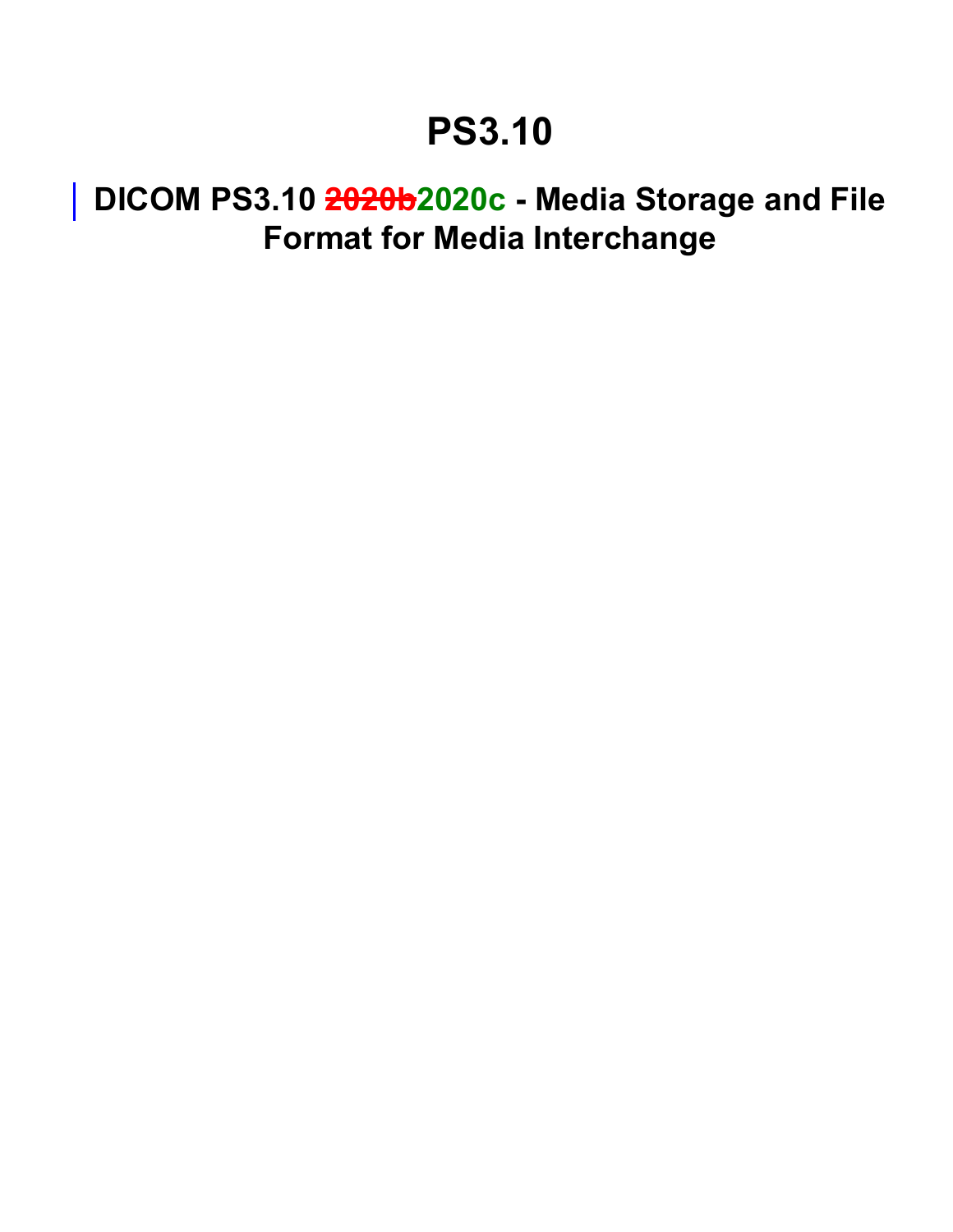## **PS3.10: DICOM PS3.10 2020b2020c - Media Storage and File Format for Media Interchange**

Copyright © 2020 NEMA

A DICOM® publication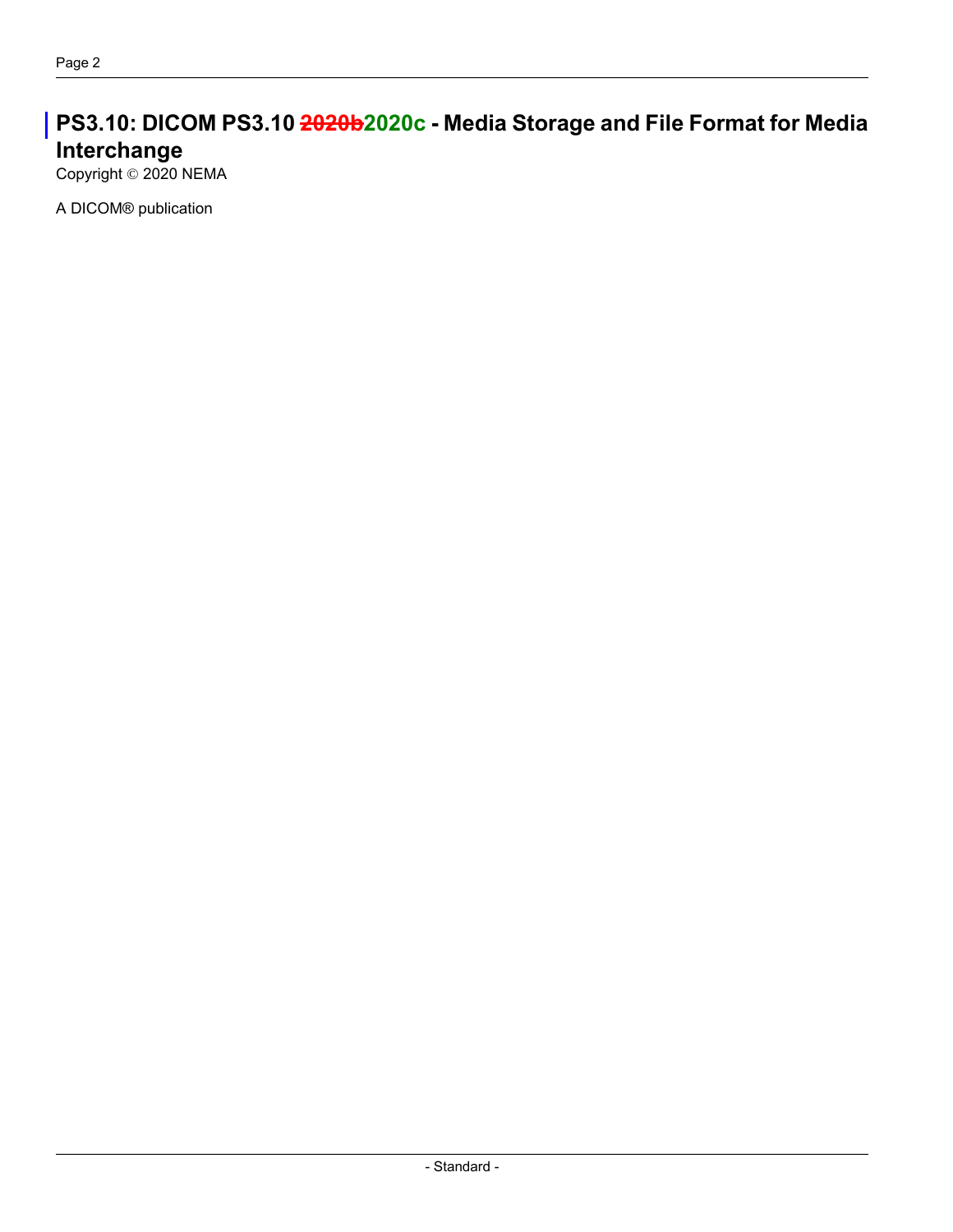## **Table of Contents**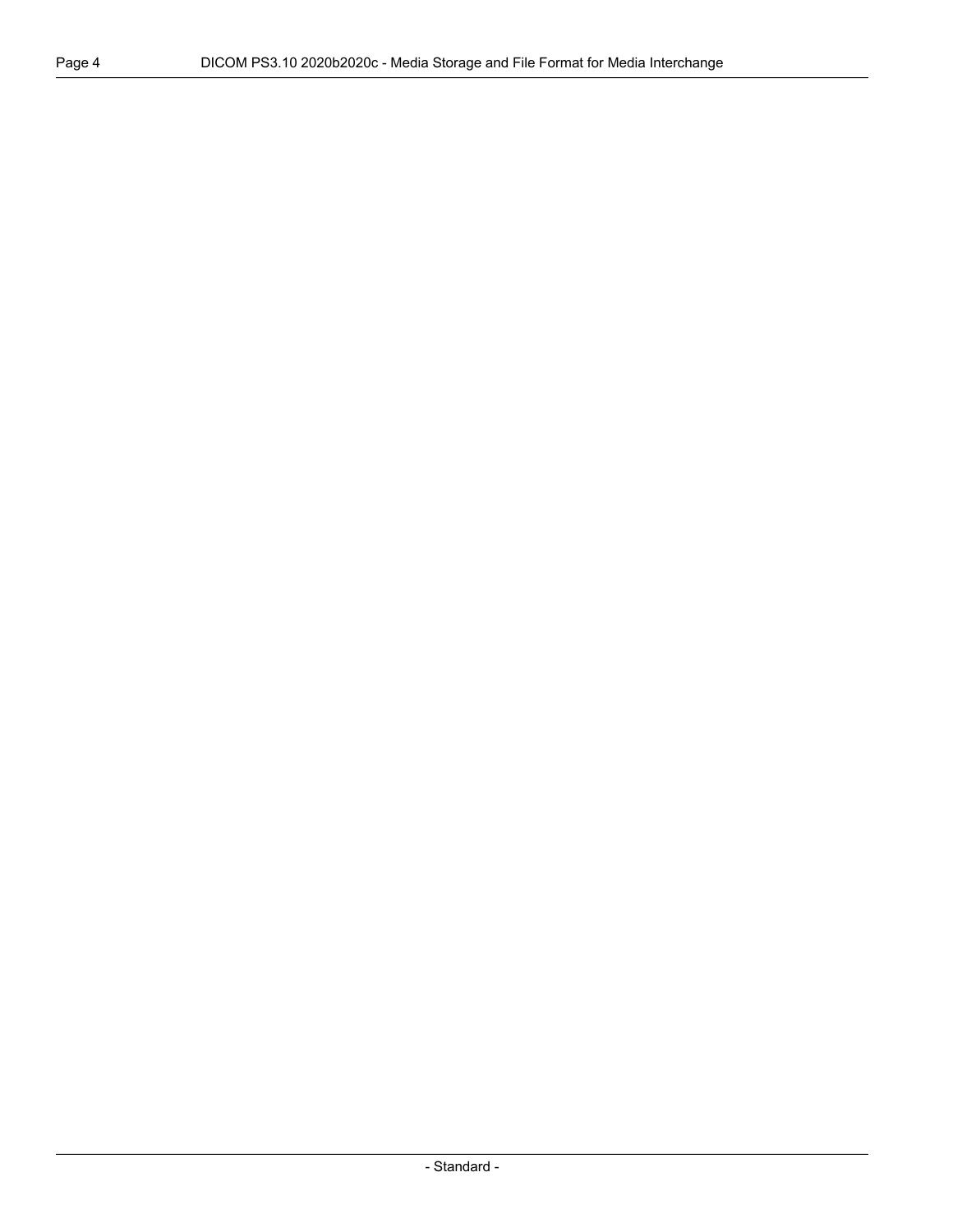## **List of Figures**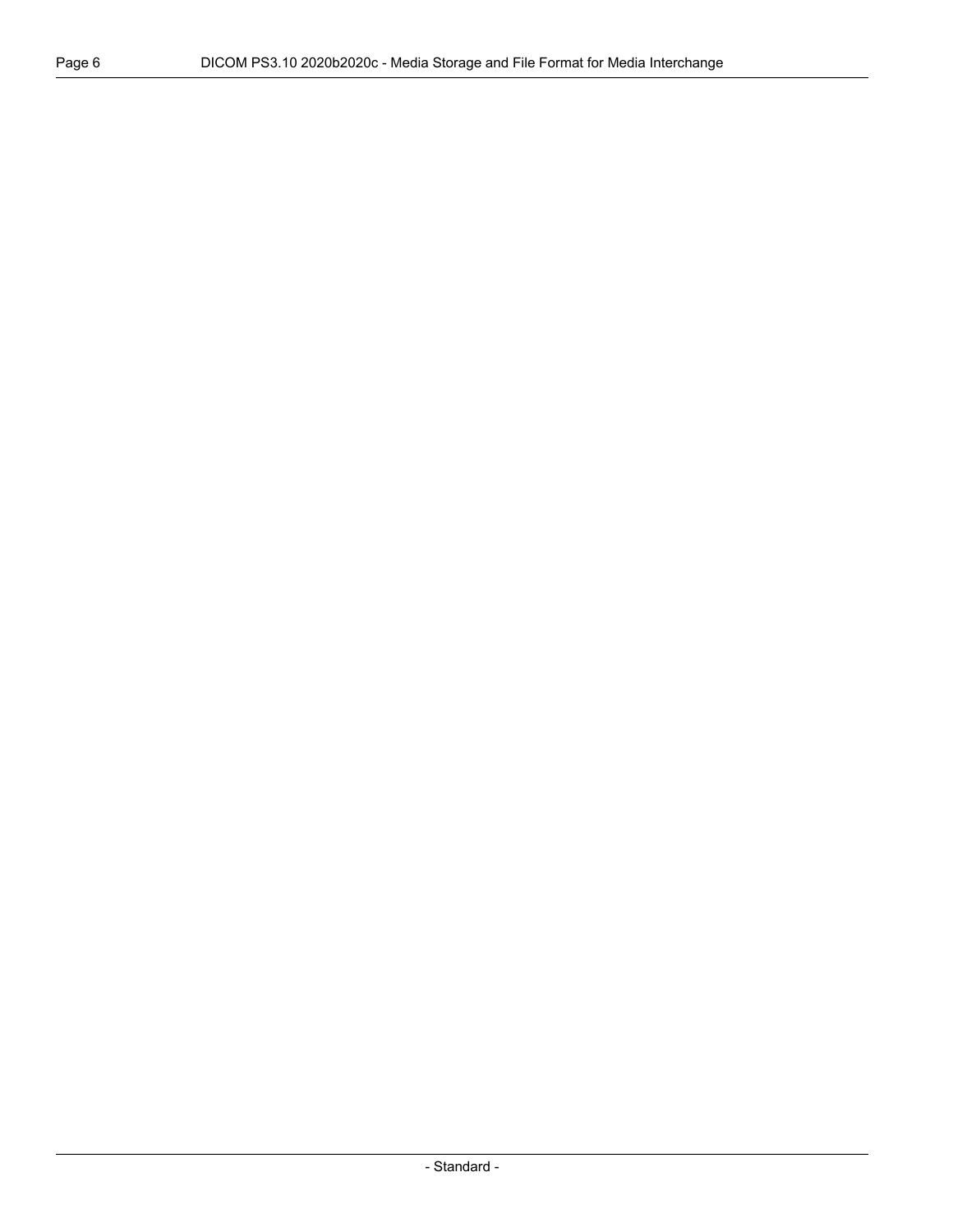## **List of Tables**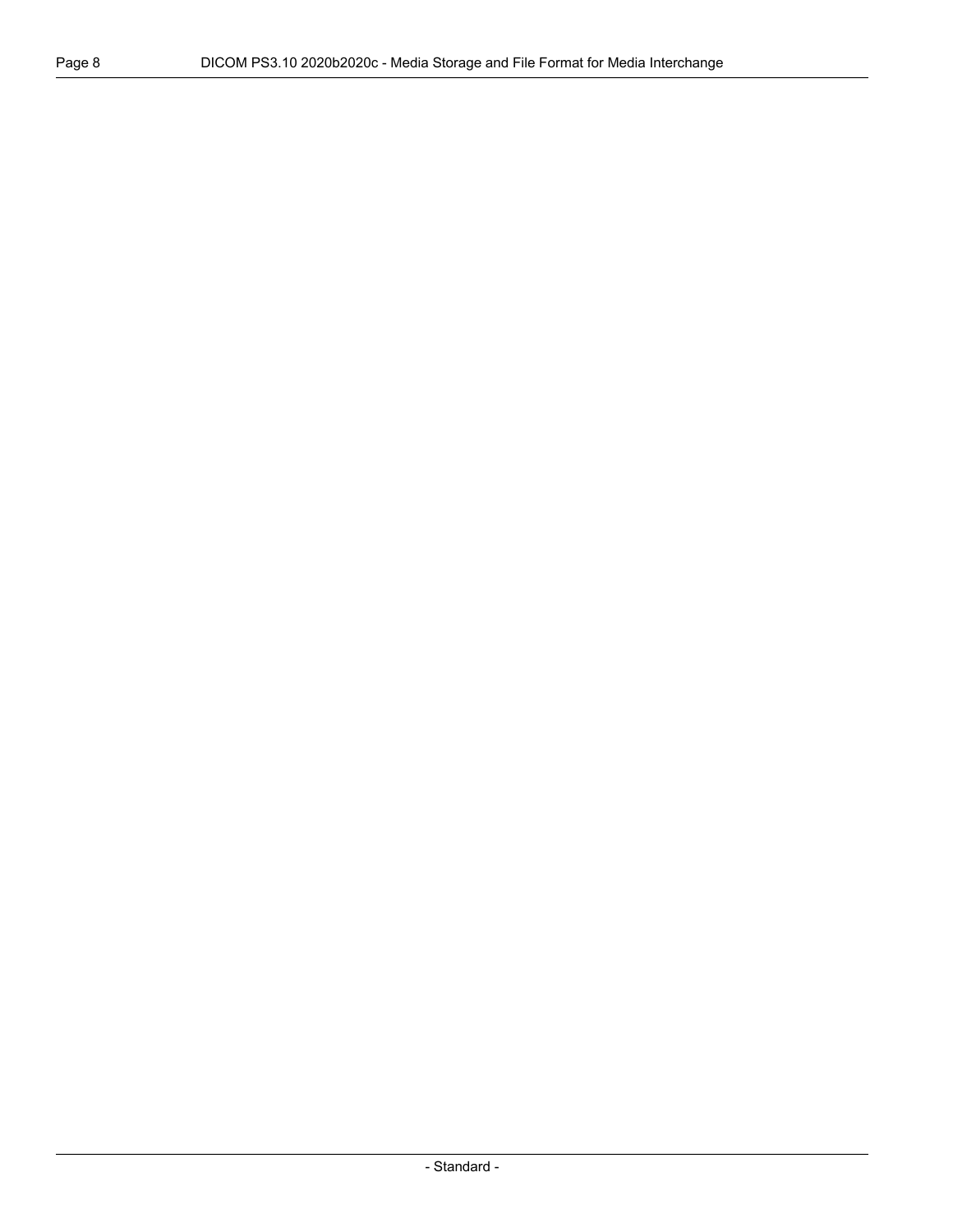## <span id="page-8-0"></span>**Notice and Disclaimer**

The information in this publication was considered technically sound by the consensus of persons engaged in the development and approval of the document at the time it was developed. Consensus does not necessarily mean that there is unanimous agreement among every person participating in the development of this document.

NEMA standards and guideline publications, of which the document contained herein is one, are developed through a voluntary consensus standards development process. This process brings together volunteers and/or seeks out the views of persons who have an interest in the topic covered by this publication. While NEMA administers the process and establishes rules to promote fairness in the development of consensus, it does not write the document and it does not independently test, evaluate, or verify the accuracy or completeness of any information or the soundness of any judgments contained in its standards and guideline publications.

NEMA disclaims liability for any personal injury, property, or other damages of any nature whatsoever, whether special, indirect, consequential, or compensatory, directly or indirectly resulting from the publication, use of, application, or reliance on this document. NEMA disclaims and makes no guaranty or warranty, expressed or implied, as to the accuracy or completeness of any information published herein, and disclaims and makes no warranty that the information in this document will fulfill any of your particular purposes or needs. NEMA does not undertake to guarantee the performance of any individual manufacturer or seller's products or services by virtue of this standard or guide.

In publishing and making this document available, NEMA is not undertaking to render professional or other services for or on behalf of any person or entity, nor is NEMA undertaking to perform any duty owed by any person or entity to someone else. Anyone using this document should rely on his or her own independent judgment or, as appropriate, seek the advice of a competent professional in determining the exercise of reasonable care in any given circumstances. Information and other standards on the topic covered by this publication may be available from other sources, which the user may wish to consult for additional views or information not covered by this publication.

NEMA has no power, nor does it undertake to police or enforce compliance with the contents of this document. NEMA does not cer tify, test, or inspect products, designs, or installations for safety or health purposes. Any certification or other statement of compliance with any health or safety-related information in this document shall not be attributable to NEMA and is solely the responsibility of the certifier or maker of the statement.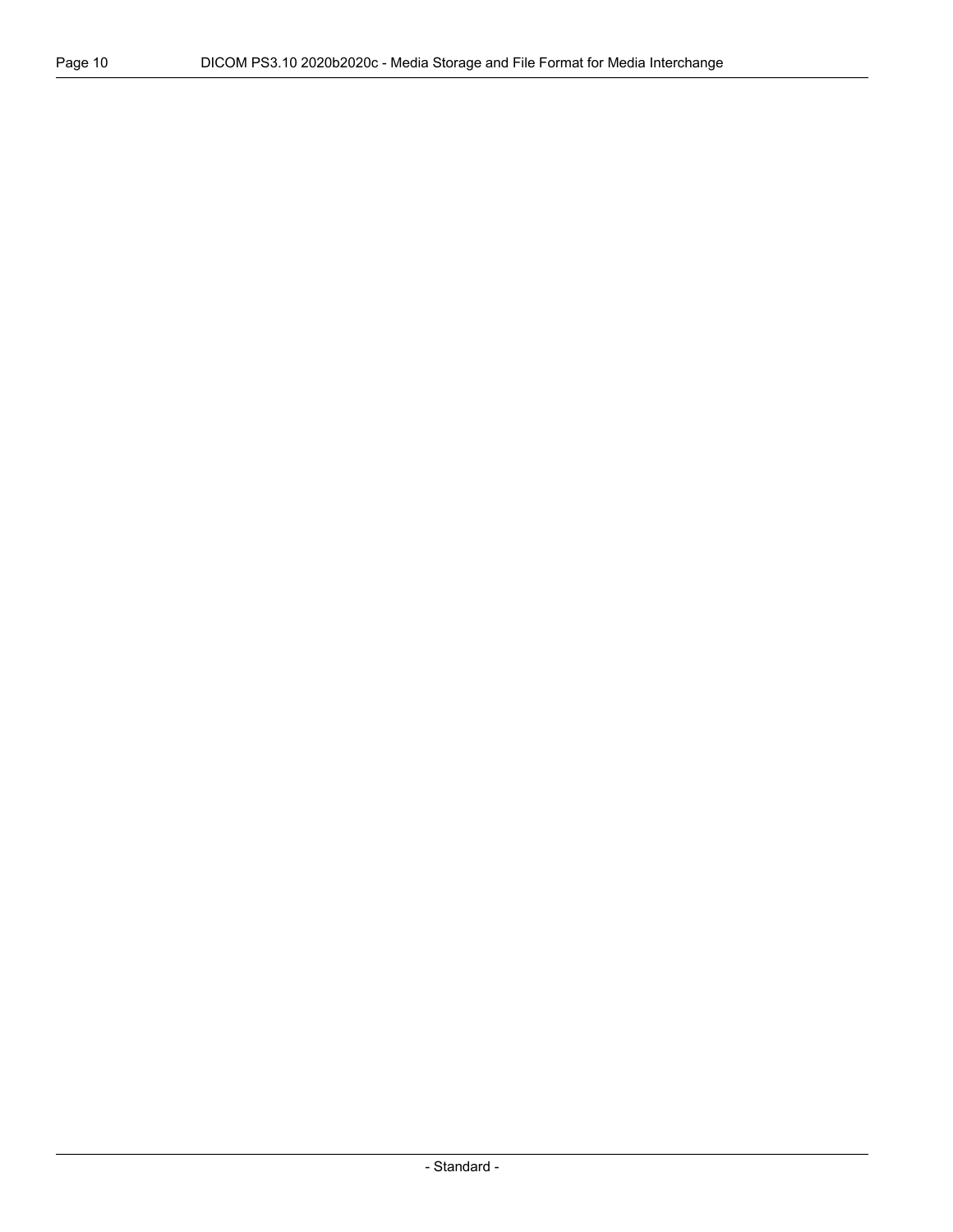## <span id="page-10-0"></span>**Foreword**

This DICOM Standard was developed according to the procedures of the DICOM Standards Committee.

The DICOM Standard is structured as a multi-part document using the guidelines established in [ISO/IEC [Directives,](#page-14-2) Part 2].

DICOM® is the registered trademark of the National Electrical Manufacturers Association for its standards publications relating to di gital communications of medical information, all rights reserved.

HL7® and CDA® are the registered trademarks of Health Level Seven International, all rights reserved.

SNOMED®, SNOMED Clinical Terms®, SNOMED CT® are the registered trademarks of the International Health Terminology Standards Development Organisation (IHTSDO), all rights reserved.

LOINC® is the registered trademark of Regenstrief Institute, Inc, all rights reserved.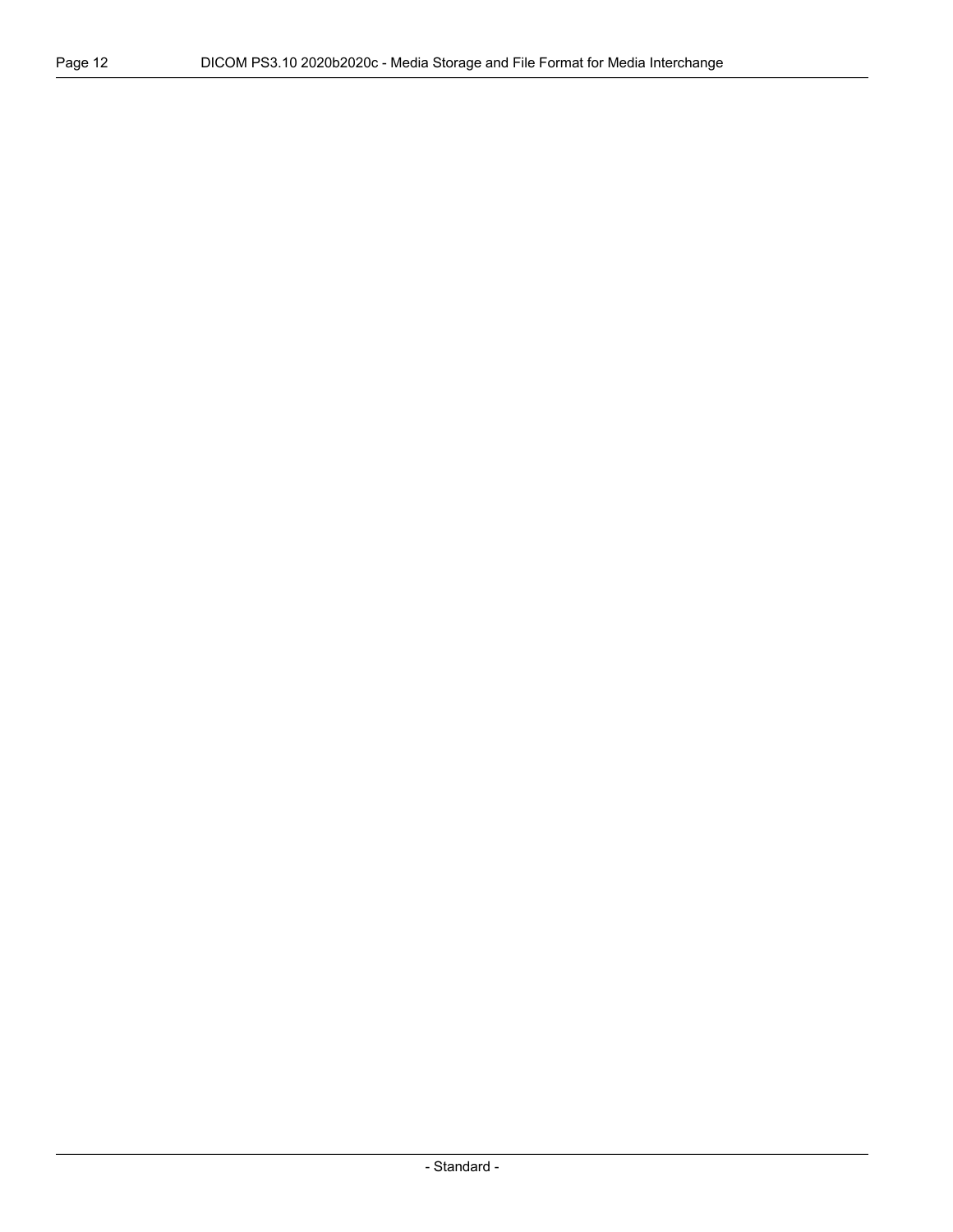# <span id="page-12-0"></span>**1 Scope and Field of Application**

This Part of the DICOM Standard specifies a general model for the storage of Medical Imaging information on removable media. The purpose of this Part is to provide a framework allowing the interchange of various types of medical images and related information on a broad range of physical storage media.

This Part specifies:

- a. a layered model for the storage of medical images and related information on storage media. This model introduces the concept of Media Storage Application Profiles, which specify application specific subsets of the DICOM Standard to which a Media Storage implementation may claim conformance. Such a conformance applies only to the writing, reading and updating of the content of storage media. Specific Application Profiles are not included in this Part but in [PS3.11](part11.pdf#PS3.11);
- b. a DICOM File Format supporting the encapsulation of any Information Object Definition;
- c. a Secure DICOM File Format supporting the encapsulation of a DICOM File Format in a cryptographic envelope;
- d. a DICOM File Service providing independence from the underlying media format and physical media. The policies specific to the DICOMDIR file used to store the Media Storage Directory Service/Object Pair Class are also addressed.

This Part is related to other parts of the DICOM Standard in that:

- [PS3.2](part02.pdf#PS3.2), Conformance, specifies the requirements that shall be met to achieve DICOM Conformance in Media Storage;
- [PS3.3](part03.pdf#PS3.3), Information Object Definitions, specifies a number of Information Object Definitions (e.g., various types of images) that may be used in conjunction with this Part;
- [PS3.4](part04.pdf#PS3.4), builds upon this Part to define the Media Storage Service Class;
- [PS3.5](part05.pdf#PS3.5), Data Structure and Encoding, addresses the encoding rules necessary to construct a Data Set that is encapsulated in a file as specified in this Part;
- [PS3.6](part06.pdf#PS3.6), Data Dictionary, contains a registry by Tag of all Data Elements related to the Attributes of Information Objects defined in [PS3.3](part03.pdf#PS3.3). This index includes the Value Representation and Value Multiplicity for each Data Element;
- [PS3.11](part11.pdf#PS3.11), Media Storage Application Profiles standardizes a number of choices related to a specific clinical need (selection of a Physical Medium and Media Format as well as specific Service/Object Pair Classes). It aims at facilitating the interoperability between implementations that claim conformance to the same Application Profile. [PS3.11](part11.pdf#PS3.11) is intended to be extended as the clinical needs for Media Storage Interchange evolve;
- [PS3.12](part12.pdf#PS3.12), Media Formats and Physical Media for Data Interchange, defines a number of selected Physical Medium and corresponding Media Formats. These Media Formats and Physical Medium selections are referenced by one or more of the Application Profiles of [PS3.11](part11.pdf#PS3.11). [PS3.12](part12.pdf#PS3.12) is intended to be extended as the technologies related to Physical Medium evolve.
- [PS3.15](part15.pdf#PS3.15), Security Profiles defines a number of profiles for use with Secure DICOM Media Storage Application Profiles. The Media Storage Security Profiles specify the cryptographic techniques to be used for each Secure DICOM File in a Secure Media Storage Application Profile.

PS3.10 lays a foundation for open Media Interchange by standardizing an overall architecture and addressing some of the major barriers to interoperability: the definition of a DICOM File Format, a DICOM File Service and the policies associated with a Media Storage Directory structure.

Note

[PS3.3](part03.pdf#PS3.3) specifies a general medical imaging Basic Directory Information Object Definition and [PS3.4](part04.pdf#PS3.4) specifies the corresponding Media Storage Directory SOP Class that is a member of the Media Storage Service Class.

Adherence to the provisions of PS3.10 by implementations reading, writing or updating Storage Media represents a key foundation for open Storage Media Interchange. However, it is only with the selection of standard Physical Media and corresponding Media Formats in [PS3.12](part12.pdf#PS3.12) and the use of specific Application Profiles in [PS3.11](part11.pdf#PS3.11) that effective Media Storage Interchange interoperability is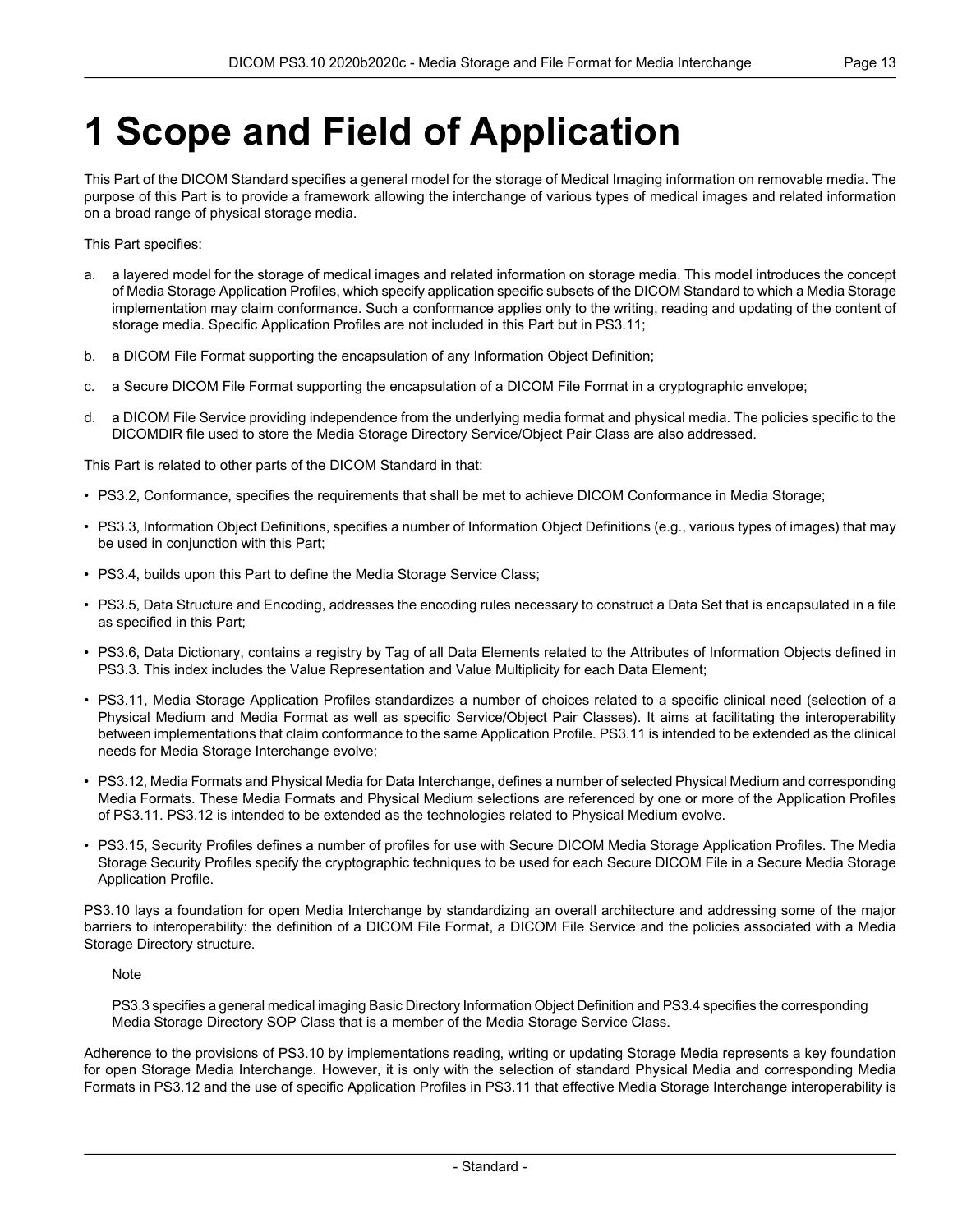achieved. Therefore, claiming conformance to PS3.10 only, is not a valid DICOM Conformance Statement. DICOM Media Storage Conformance shall be made in relation to a [PS3.11](part11.pdf#PS3.11) Application Profile according to the framework defined by [PS3.2.](part02.pdf#PS3.2)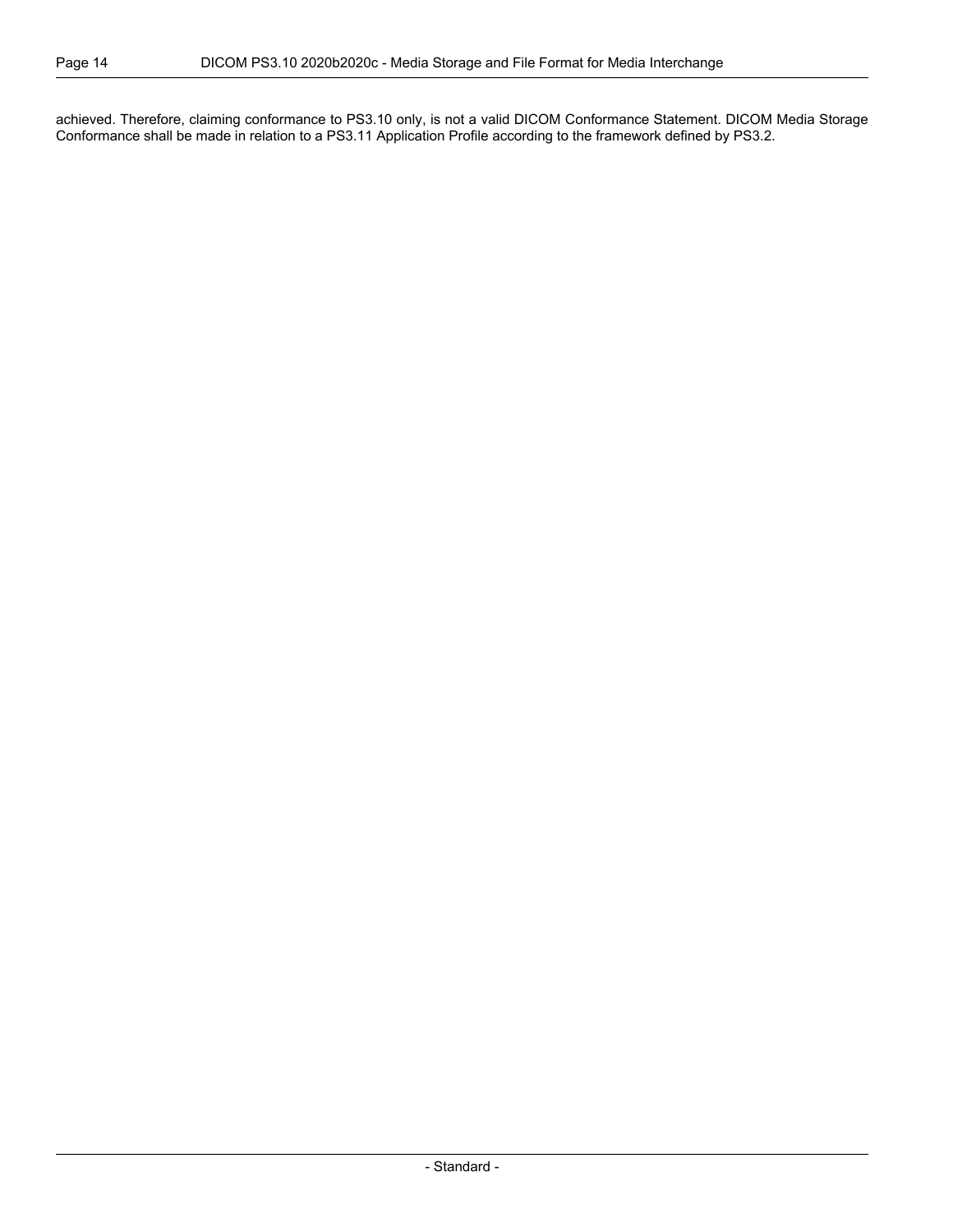# <span id="page-14-0"></span>**2 References**

## <span id="page-14-1"></span>**2.1 Normative References**

The following standards contain provisions that, through reference in this text, constitute provisions of this Standard. At the time of publication, the editions indicated were valid. All standards are subject to revision, and parties to agreements based on this Standard are encouraged to investigate the possibilities of applying the most recent editions of the standards indicated below.

- <span id="page-14-3"></span><span id="page-14-2"></span>[ISO/IEC Directives, Part 2] ISO/IEC. 2016/05. 7.0. *Rules for the structure and drafting of International Standards*. [http://www.iec.ch/](http://www.iec.ch/members_experts/refdocs/iec/isoiecdir-2%7Bed7.0%7Den.pdf) [members\\_experts/refdocs/iec/isoiecdir-2%7Bed7.0%7Den.pdf](http://www.iec.ch/members_experts/refdocs/iec/isoiecdir-2%7Bed7.0%7Den.pdf) .
- <span id="page-14-4"></span>[ISO 7498-1] ISO. 1994. *Information Processing Systems - Open Systems Interconnection - Basic Reference Model*.
- <span id="page-14-5"></span>[ISO 7498-2] ISO. 1989. Information processing systems - Open Systems Interconnection - Basic reference Model - Part 2: Security *Architecture*.
- <span id="page-14-6"></span>[ISO/TR 8509] ISO. *Information Processing Systems - Open Systems Interconnection - Service Conventions*. *ISO/TR 8509 has been withdrawn. See ISO/IEC 2382-26:1993 Information technology - Vocabulary - Part 26: Open systems interconnection* .
- [ISO 8822] ISO. 1988. *Information processing systems - Open Systems Interconnection - Connection oriented presentation service definition*.
- [ISO/IEC 8859-1] ISO/IEC. 1987. Information processing 8-bit single-byte coded graphic character sets Part 1: Latin alphabet No. *1*.
- [RFC2557] IETF. March 1999. *MIME Encapsulation of Aggregate Documents, such as HTML (MHTML)*. [http://tools.ietf.org/html/](http://tools.ietf.org/html/rfc2557) [rfc2557](http://tools.ietf.org/html/rfc2557) .

[RFC3369] IETF. August 2002. *Cryptographic Message Syntax*. <http://tools.ietf.org/html/rfc3369> .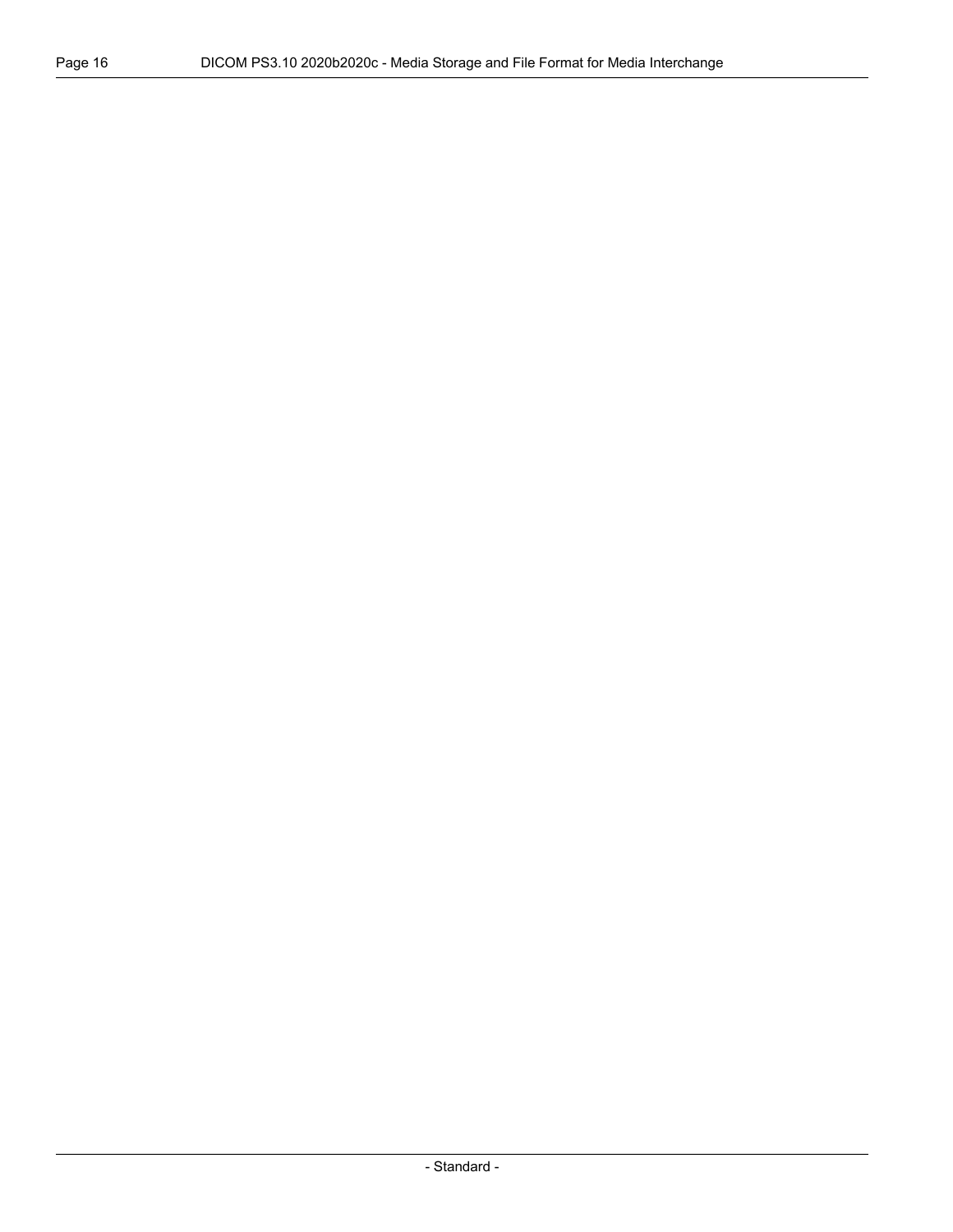# <span id="page-16-0"></span>**3 Definitions**

For the purposes of this Standard the following definitions apply.

## **3.1 Reference Model Definitions**

This Part of the Standard use of the following terms defined in [ISO [7498-1\]](#page-14-3) and [ISO [7498-2\]](#page-14-4):

| <b>Application Entity</b>  | See [ISO 7498-1].                                                                                                                           |
|----------------------------|---------------------------------------------------------------------------------------------------------------------------------------------|
| <b>Application Process</b> | See [ISO 7498-1].                                                                                                                           |
| Service                    | See [ISO 7498-1].                                                                                                                           |
| Transfer Syntax            | See [ISO 7498-1].                                                                                                                           |
| Data Confidentiality       | See [ISO 7498-2].                                                                                                                           |
|                            | Note                                                                                                                                        |
|                            | The definition is "the property that information is not made available or disclosed to<br>unauthorized individuals, entities or processes." |
| Data Origin Authentication | See [ISO 7498-2].                                                                                                                           |
|                            | Note                                                                                                                                        |
|                            | The definition is "the corroboration that the source of data received is as claimed."                                                       |
| Data Integrity             | See [ISO 7498-2].                                                                                                                           |
|                            | Note                                                                                                                                        |
|                            | The definition is "the property that data has not been altered or destroyed in an<br>unauthorized manner."                                  |

## **3.2 Service Conventions Definitions**

This Part of the Standard makes use of the following terms defined in [\[ISO/TR](#page-14-5) 8509]:

| See [ISO/TR 8509].<br>Service Provider |
|----------------------------------------|
|----------------------------------------|

Service User See [\[ISO/TR](#page-14-5) 8509].

## **3.3 Presentation Service Definitions**

This Part of the Standard makes use of the following terms defined in [ISO [8822\]](#page-14-6):

| <b>Abstract Syntax</b> | See [ISO 8822]. |
|------------------------|-----------------|
| Abstract Syntax Name   | See [ISO 8822]. |

## **3.4 DICOM Introduction and Overview Definitions**

This Part of the Standard makes use of the following terms defined in [PS3.1:](part01.pdf#PS3.1)

| Attribute                                | Attribute.                             |
|------------------------------------------|----------------------------------------|
| Service-Object Pair Class (SOP<br>Class) | Service-Object Pair Class (SOP Class). |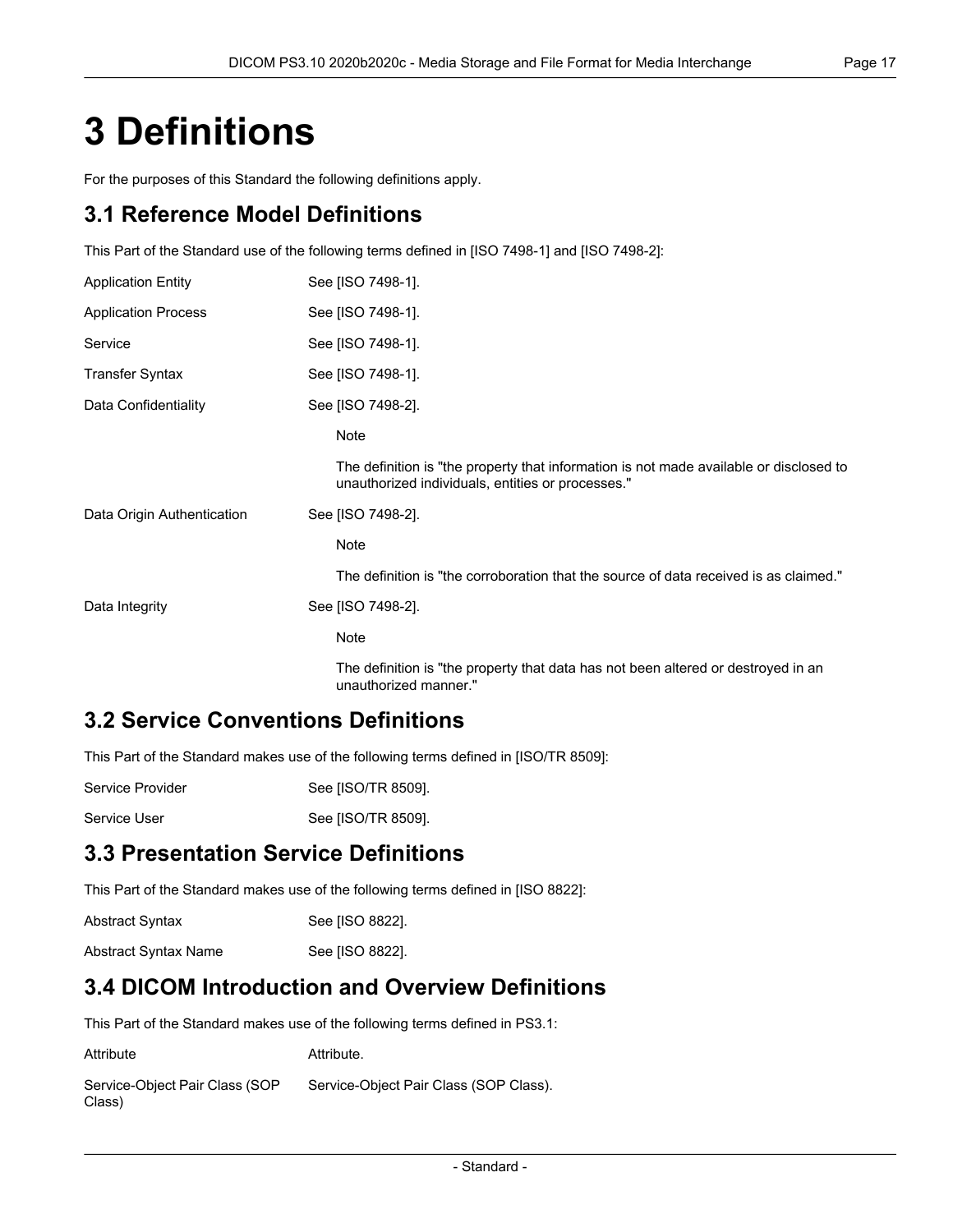### **3.5 DICOM Information Object Definitions**

This Part of the Standard makes use of the following terms defined in [PS3.3:](part03.pdf#PS3.3)

Information Object Definition (IOD) [Information](part03.pdf#glossentry_InformationObjectDefinition) Object Definition.

## **3.6 DICOM Data Structure and Encoding Definitions**

This Part of the Standard makes use of the following terms defined in [PS3.5:](part05.pdf#PS3.5)

| Data Element         | Data Element.              |
|----------------------|----------------------------|
| Data Set             | Data Set.                  |
| Data Element Type    | Data Element Type.         |
| Value                | Value.                     |
| Value Multiplicity   | Value Multiplicity (VM).   |
| Value Representation | Value Representation (VR). |

## **3.7 DICOM Message Exchange Definitions**

This Part of the Standard makes use of the following terms defined in [PS3.7:](part07.pdf#PS3.7)

| Service Object Pair Instance<br>(SOP Instance) | Service-Object Pair Instance (SOP Instance). |
|------------------------------------------------|----------------------------------------------|
| Implementation Class UID                       | Implementation Class UID.                    |

## **3.8 DICOM Media Storage and File Format Definitions**

The following definitions are commonly used in this Part of the Standard:

| <b>Application Profile</b> | A Media Storage Application Profile defines a selection of choices at the various layers of the<br>DICOM Media Storage Model that are applicable to a specific need or context in which the media<br>interchange is intended to be performed.                                              |
|----------------------------|--------------------------------------------------------------------------------------------------------------------------------------------------------------------------------------------------------------------------------------------------------------------------------------------|
| <b>DICOM File Service</b>  | The DICOM File Service specifies a minimum abstract view of files to be provided by the Media<br>Format Layer. Constraining access to the content of files by the Application Entities through such<br>a DICOM File Service boundary ensures Media Format and Physical Media independence. |
| <b>DICOM File</b>          | A DICOM File is a File with a content formatted according to the requirements of this Part of the<br>DICOM Standard. In particular such files shall contain, the File Meta Information and a properly<br>formatted Data Set.                                                               |
| <b>DICOMDIR File</b>       | A unique and mandatory DICOM File within a File-set that contains the Media Storage Directory<br>SOP Class. This File is given a single component File ID, DICOMDIR.                                                                                                                       |
| File                       | A File is an ordered string of zero or more bytes, where the first byte is at the beginning of the<br>file and the last byte at the end of the File. Files are identified by a unique File ID and may by<br>written, read and/or deleted.                                                  |
| File ID                    | Files are identified by a File ID that is unique within the context of the File-set they belong to. A<br>set of ordered File ID Components (up to a maximum of eight) forms a File ID.                                                                                                     |
| File ID Component          | A string of one to eight characters of a defined character set.                                                                                                                                                                                                                            |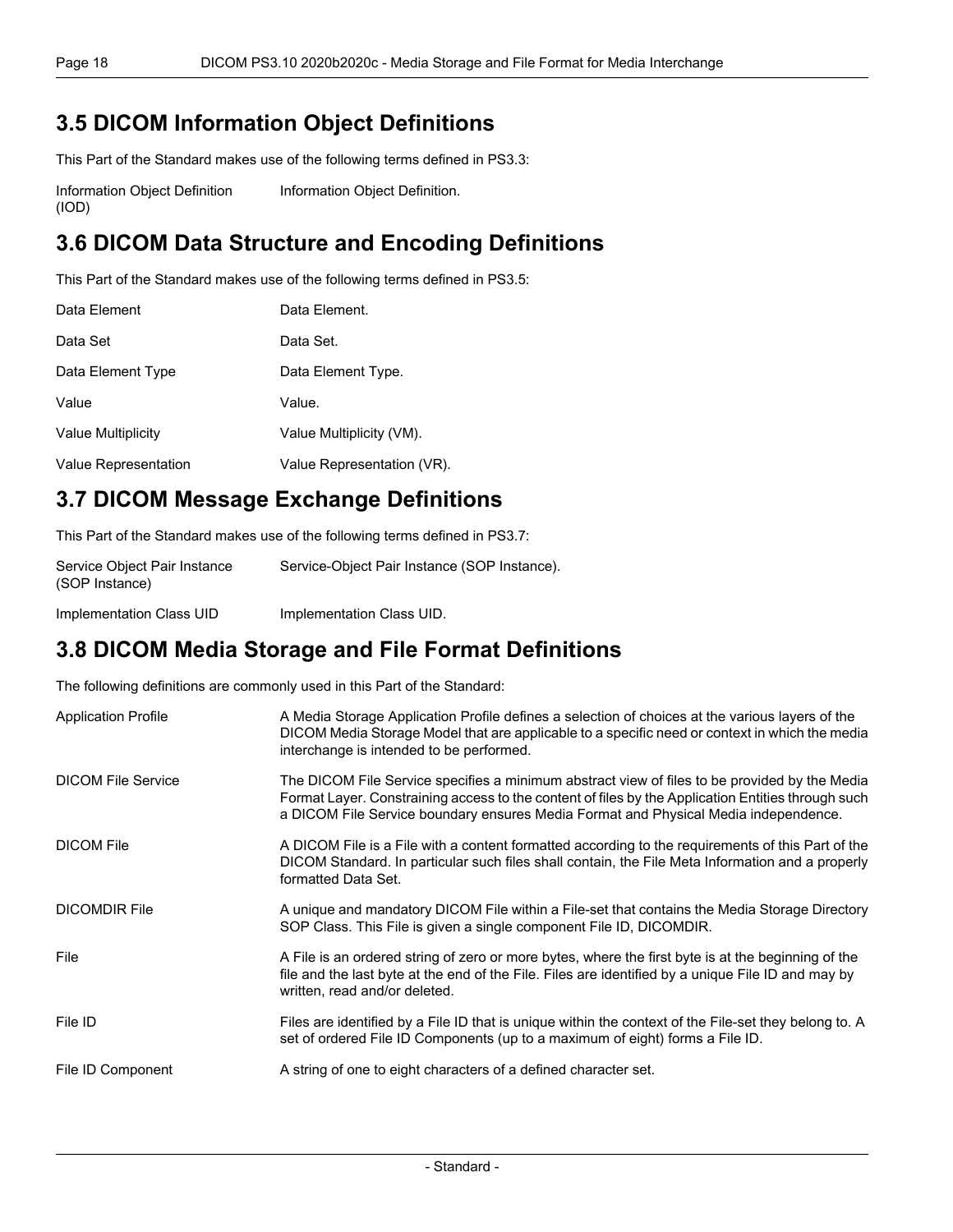| File Meta Information                              | The File Meta Information includes identifying information on the encapsulated Data Set. It is a<br>mandatory header at the beginning of every DICOM File.                                                                                                       |
|----------------------------------------------------|------------------------------------------------------------------------------------------------------------------------------------------------------------------------------------------------------------------------------------------------------------------|
| File-set                                           | A File-set is a collection of DICOM Files (and possibly non-DICOM Files) that share a common<br>naming space within which File IDs are unique.                                                                                                                   |
| <b>File-set Creator</b>                            | An Application Entity that creates the DICOMDIR File (see Section 8.6) and zero or more DICOM<br>Files.                                                                                                                                                          |
| File-set Reader                                    | An Application Entity that accesses one or more files in a File-set.                                                                                                                                                                                             |
| <b>File-set Updater</b>                            | An Application Entity that accesses Files, creates additional Files, or deletes existing Files in a<br>File-set. A File-set Updater makes the appropriate alterations to the DICOMDIR file reflecting the<br>additions or deletions.                             |
| <b>DICOM File Format</b>                           | The DICOM File Format provides a means to encapsulate in a File the Data Set representing a<br>SOP Instance related to a DICOM Information Object.                                                                                                               |
| Media Format                                       | Data structures and associated policies that organize the bit streams defined by the Physical<br>Media format into data file structures and associated file directories.                                                                                         |
| Media Storage Model                                | The DICOM Media Storage Model pertains to the data structures used at different layers to<br>achieve interoperability through media interchange.                                                                                                                 |
| Media Storage Services                             | DICOM Media Storage Services define a set of operations with media that facilitate storage to<br>and retrieval from the media of DICOM SOP Instances.                                                                                                            |
| <b>Physical Media</b>                              | A piece of material with recording capabilities for streams of bits. Characteristics of a Physical<br>Media include form factor, mechanical characteristics, recording properties and rules for recording<br>and organizing bit streams in accessible structures |
| Secure DICOM File                                  | A DICOM File that is encapsulated with the Cryptographic Message Syntax specified in RFC2630.                                                                                                                                                                    |
| Secure File-set                                    | A File-set in which all DICOM Files are Secure DICOM Files.                                                                                                                                                                                                      |
| Secure Media Storage<br><b>Application Profile</b> | A DICOM Media Storage Application Profile that requires a Secure File-set.                                                                                                                                                                                       |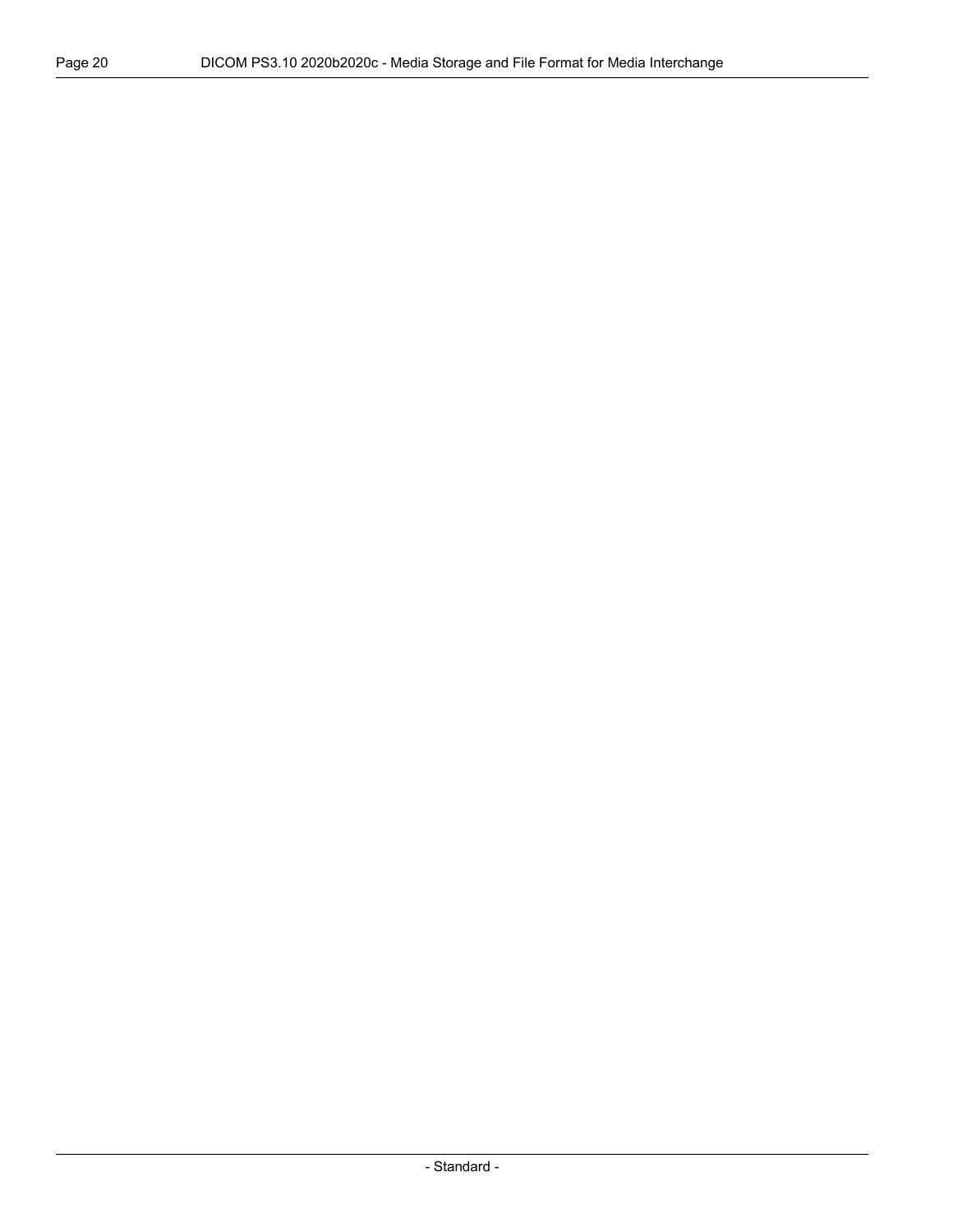# <span id="page-20-0"></span>**4 Symbols and Abbreviations**

The following symbols and abbreviations are used in this Part of the Standard.

| <b>ACC</b>        | American College of Cardiology                                                   |
|-------------------|----------------------------------------------------------------------------------|
| ACR               | American College of Radiology                                                    |
| ASCII             | American Standard Code for Information Interchange                               |
| AЕ                | <b>Application Entity</b>                                                        |
| <b>ANSI</b>       | American National Standards Institute                                            |
| <b>CEN/TC/251</b> | Comite Europeen de Normalisation - Technical Committee 251 - Medical Informatics |
| <b>DICOM</b>      | Digital Imaging and Communications in Medicine                                   |
| <b>FSC</b>        | <b>File-set Creator</b>                                                          |
| <b>FSR</b>        | File-set Reader                                                                  |
| <b>FSU</b>        | File-set Updater                                                                 |
| HL7               | Health Level 7                                                                   |
| HTML              | Hypertext Transfer Markup Language                                               |
| <b>IEEE</b>       | Institute of Electrical and Electronics Engineers                                |
| <b>ISO</b>        | International Standards Organization                                             |
| ID                | Identifier                                                                       |
| <b>IOD</b>        | Information Object Definition                                                    |
| <b>JIRA</b>       | Japan Medical Imaging and Radiological Systems Industries Association            |
| <b>MIME</b>       | Multipurpose Internet Mail Extensions                                            |
| <b>NEMA</b>       | National Electrical Manufacturers Association                                    |
| OSI               | Open Systems Interconnection                                                     |
| <b>SOP</b>        | Service-Object Pair                                                              |
| <b>TCP/IP</b>     | <b>Transmission Control Protocol/Internet Protocol</b>                           |
| <b>UID</b>        | Unique Identifier                                                                |
| <b>VR</b>         | Value Representation                                                             |
| <b>XML</b>        | Extensible Markup Language                                                       |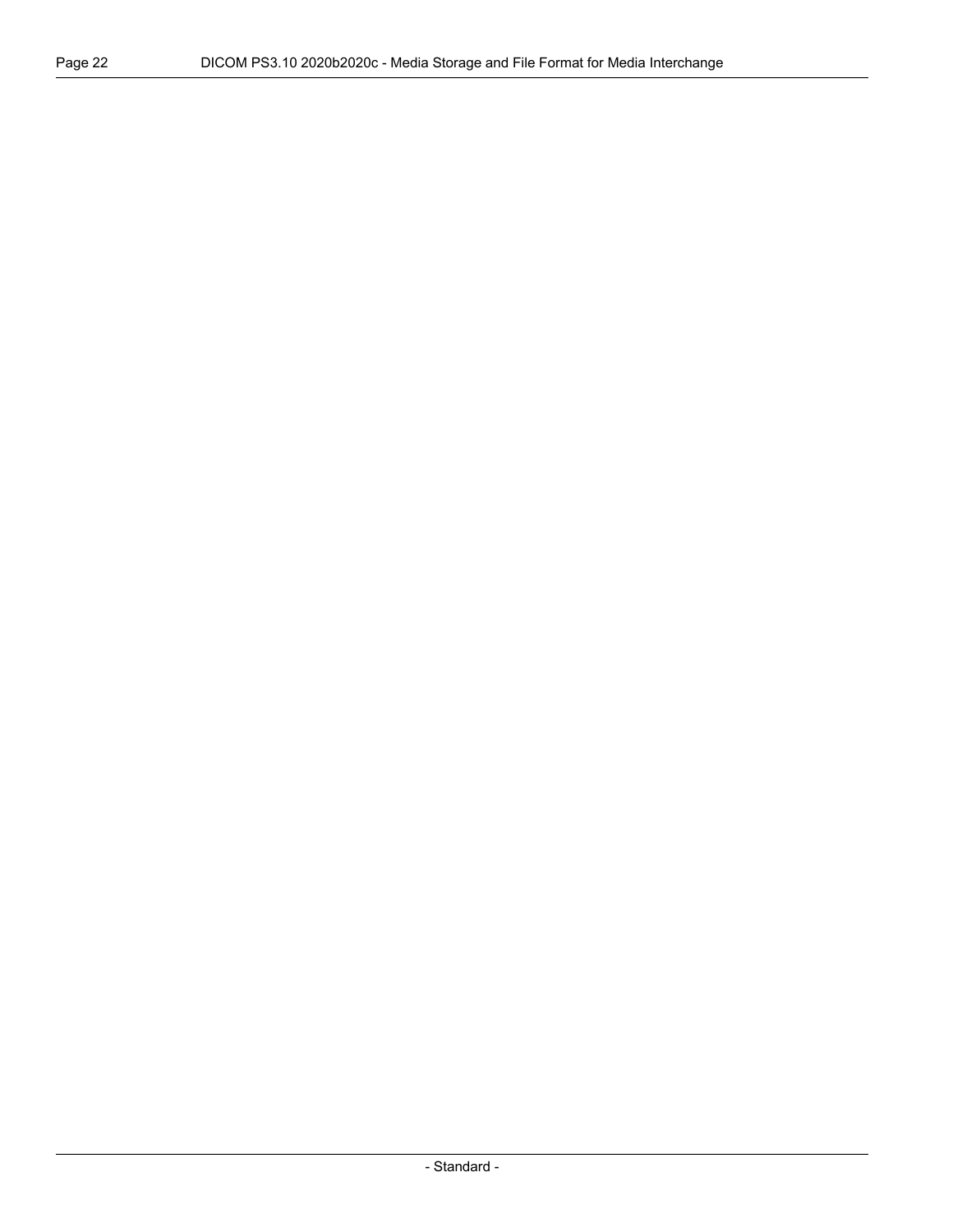# <span id="page-22-0"></span>**5 Conventions**

Words are capitalized in this document to help the reader understand that these words have been previously defined in Section 3 of this document and are to be interpreted with that meaning.

A Tag is represented as (gggg,eeee), where gggg equates to the Group Number and eeee equates to the Element Number within that Group. Tags are represented in hexadecimal notation as specified in [PS3.5.](part05.pdf#PS3.5)

Attributes of File Meta Information are assigned a Type that indicates if a specific Attribute is required depending on the Media Storage Services. The following Type designations are derived from the [PS3.5](part05.pdf#PS3.5) designations but take into account the Media Storage environment:

- Type 1: Such Attributes shall be present with an explicit Value in files created by File-set Creators and File-set Updaters. They shall be supported by File-set Readers and File-set Updaters;
- Type 1C: Such Attributes shall be present with an explicit Value in Files created by File-set Creators and File-set Updaters if the specified condition is met. They shall be supported by File-set Readers and File-set Updaters;
- Type 2: Such Attributes shall be present with an explicit Value or with a zero-length Value if unknown, in Files created by File-set Creators and File-set Updaters. They shall be supported by File-set Readers and File-set Updaters;
- Type 2C: Such Attributes shall be present with an explicit Value or with a zero-length if unknown, in Files created by File-set Creators and File-set Updaters if the specified condition is met. They shall be supported by File-set Readers and File-set Updaters;
- Type 3: Such Attributes may be present with an explicit Value or a zero-length Value in Files created by File-set Creators and File set Updaters. They may be supported or ignored by File-set Readers and File-set Updaters.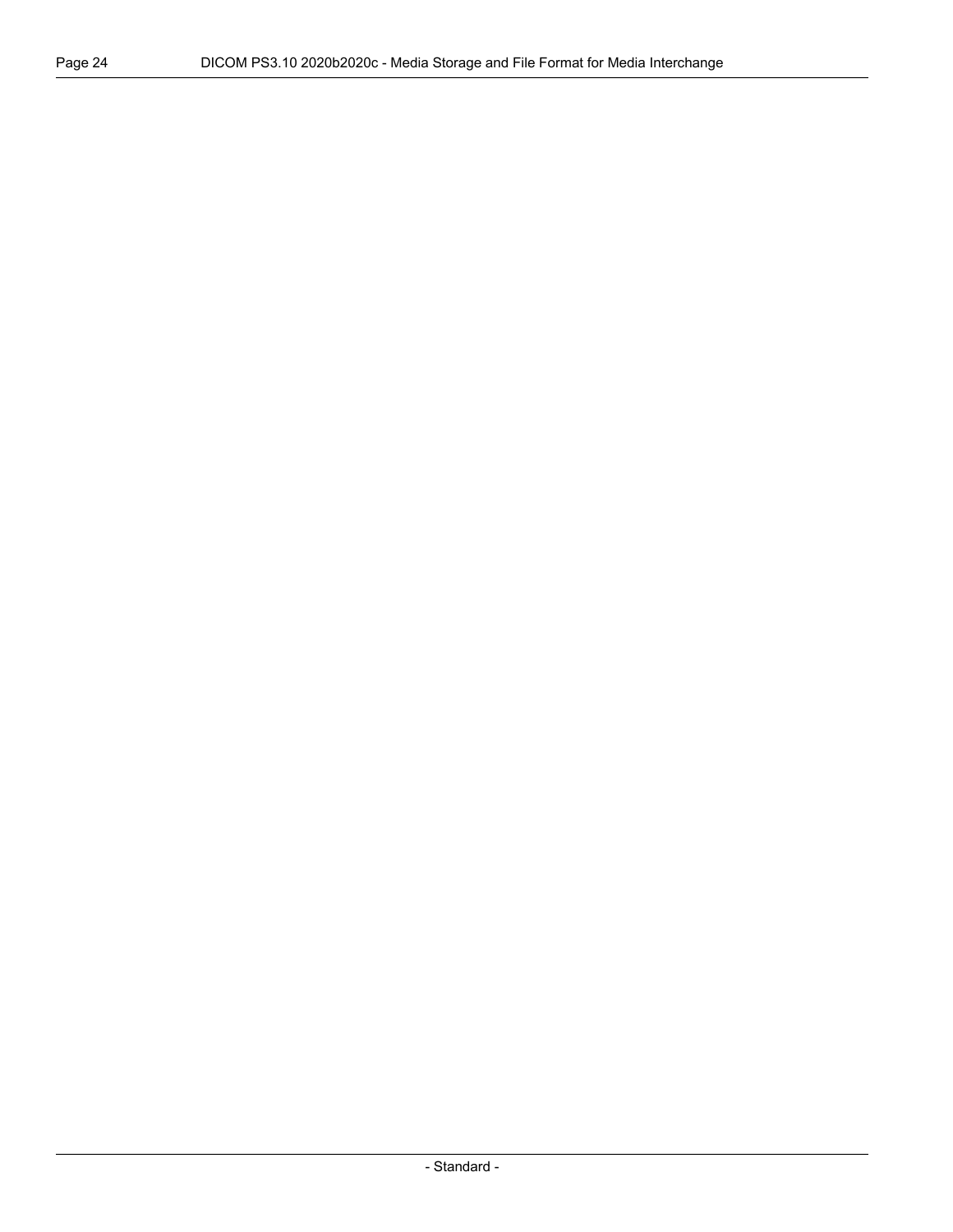## <span id="page-24-0"></span>**6 DICOM Models for Media Storage**

This section defines the DICOM Media Storage Model used by DICOM Application Entities for the purpose of communication through the interchange of removable storage media. Specifically, this Section provides a model to clarify a number of concepts for digital imaging and communications and introduces key terms used throughout the DICOM Standard. This model has been used to partition the DICOM Standard into separate parts related to storage media interchange.

## <span id="page-24-1"></span>**6.1 General DICOM Communication Model**

[Figure](part01.pdf#figure_5-1) 5-1 in PS3.1 presents the general communication model of the DICOM Standard, which spans both network (on-line) and media interchange (off-line) communication. Application Entities may utilize any of the following transport mechanisms:

- a. the DICOM Message Service and Upper Layer Service, which provides independence from specific physical networking commu nication support and protocols such as TCP/IP,
- b. the DICOM Web Service API and HTTP Service, which allows use of common hypertext and associated protocols for transport of DICOM services, or
- c. the Basic DICOM File Service, which provides access to Storage Media independently from specific physical media storage formats and file structures.

<span id="page-24-2"></span>PS3.10 describes the Basic DICOM File Service, as depicted in [Figure](#page-24-2) 6.1-1.



**Figure 6.1-1. DICOM Communication Model for Media Interchange**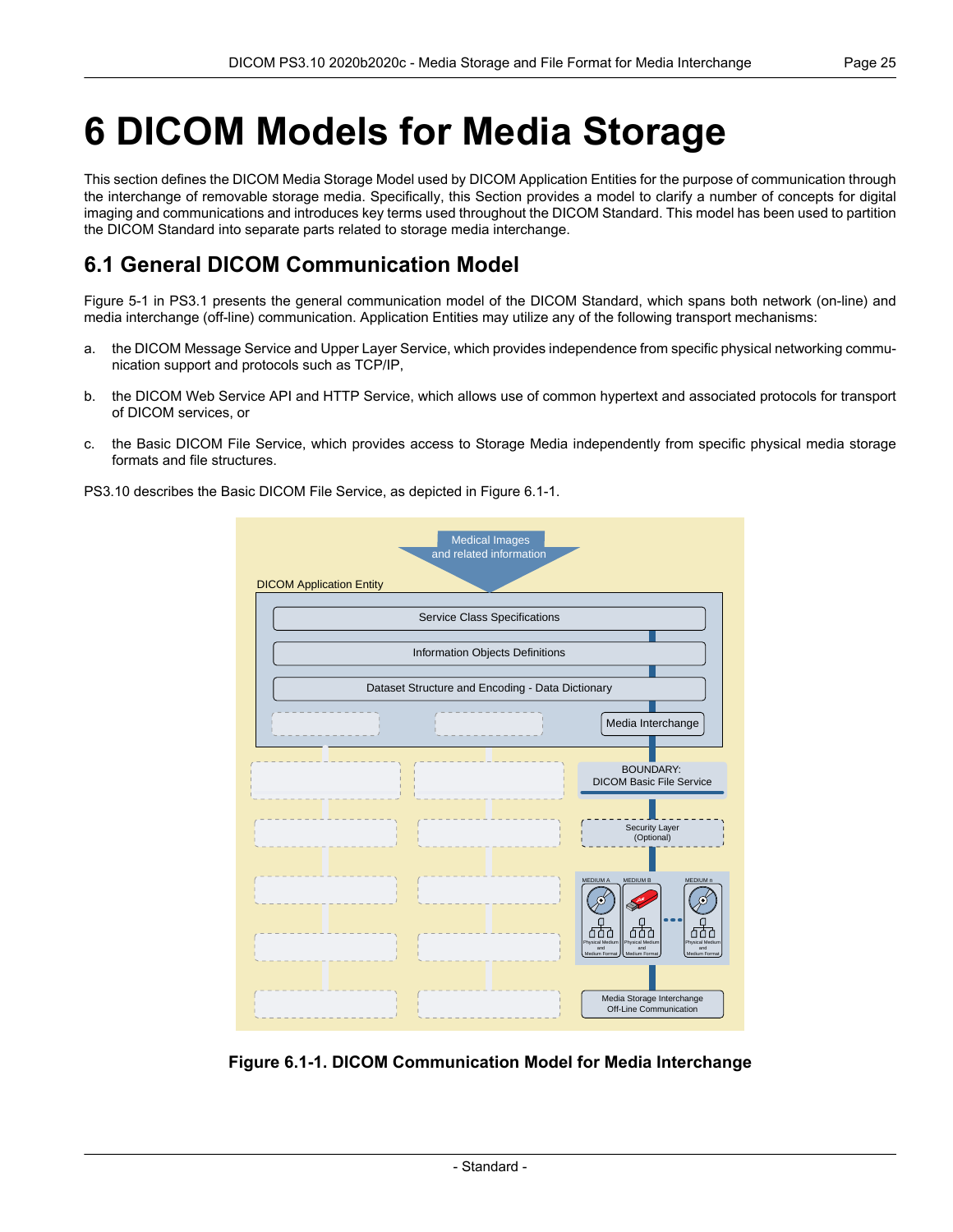### <span id="page-25-0"></span>**6.2 The DICOM Media Storage Model**

The DICOM Media Storage Model is presented by [Figure](#page-25-2) 6.2-1 and expands on the General DICOM Communication Model introduced earlier in [Section](#page-24-1) 6.1.

The DICOM Media Storage Model focuses on the aspects directly related to data interchange through removable storage media. It pertains to the data structures and associated rules used at different layers to achieve interoperability through media interchange. The Services identified in this Model are simple boundaries between functional layers.

#### Note

<span id="page-25-2"></span>It is not within the scope of this Standard to specify Application Programming Interfaces at these boundaries.

| <b>BOUNDARY: Application Services</b><br>Relies on DICOM info; Objects and Media Storage Service Classes                                                                           | Abstract services providing access to the data structures of the underlying layer;                                                                                  |  |  |
|------------------------------------------------------------------------------------------------------------------------------------------------------------------------------------|---------------------------------------------------------------------------------------------------------------------------------------------------------------------|--|--|
| <b>DICOM Data Format Layer</b>                                                                                                                                                     | <b>DICOM File Format</b><br><b>Basic Directory</b><br>Service / Object Pairs;<br>Application-specific<br><b>Information Objects</b><br>(e.g. Images, Results, etc.) |  |  |
| <b>BOUNDARY: DICOM File Services</b><br>Abstract services providing access to the data structures of the underlying layer;<br>Ensures media format and physical media independence |                                                                                                                                                                     |  |  |
|                                                                                                                                                                                    |                                                                                                                                                                     |  |  |
| Media Format Layer<br>Data structures of a file system,<br>may be physical media-specific                                                                                          | <b>MEDIUM A</b><br><b>MEDIUM B</b><br><b>MEDIUM N</b>                                                                                                               |  |  |
| <b>BOUNDARY: Physical Media Access Services</b><br>Physical Storage Media Specific                                                                                                 | Abstract services providing access to the data structures of the underlying layer;                                                                                  |  |  |



<span id="page-25-1"></span>The DICOM Media Storage Model includes three layers, which are described in the following sections.

#### **6.2.1 Physical Media Layer**

Physical media characteristics are defined at the Physical Media Layer. Such characteristics include the physical media form factor, dimension, mechanical characteristics and recording properties. This Layer also defines the organization and grouping of the recorded bits.

Note

1. An example of a Physical Media Layer in the personal computer environment is the 3 1/2 inch floppy disk, double sided, high density.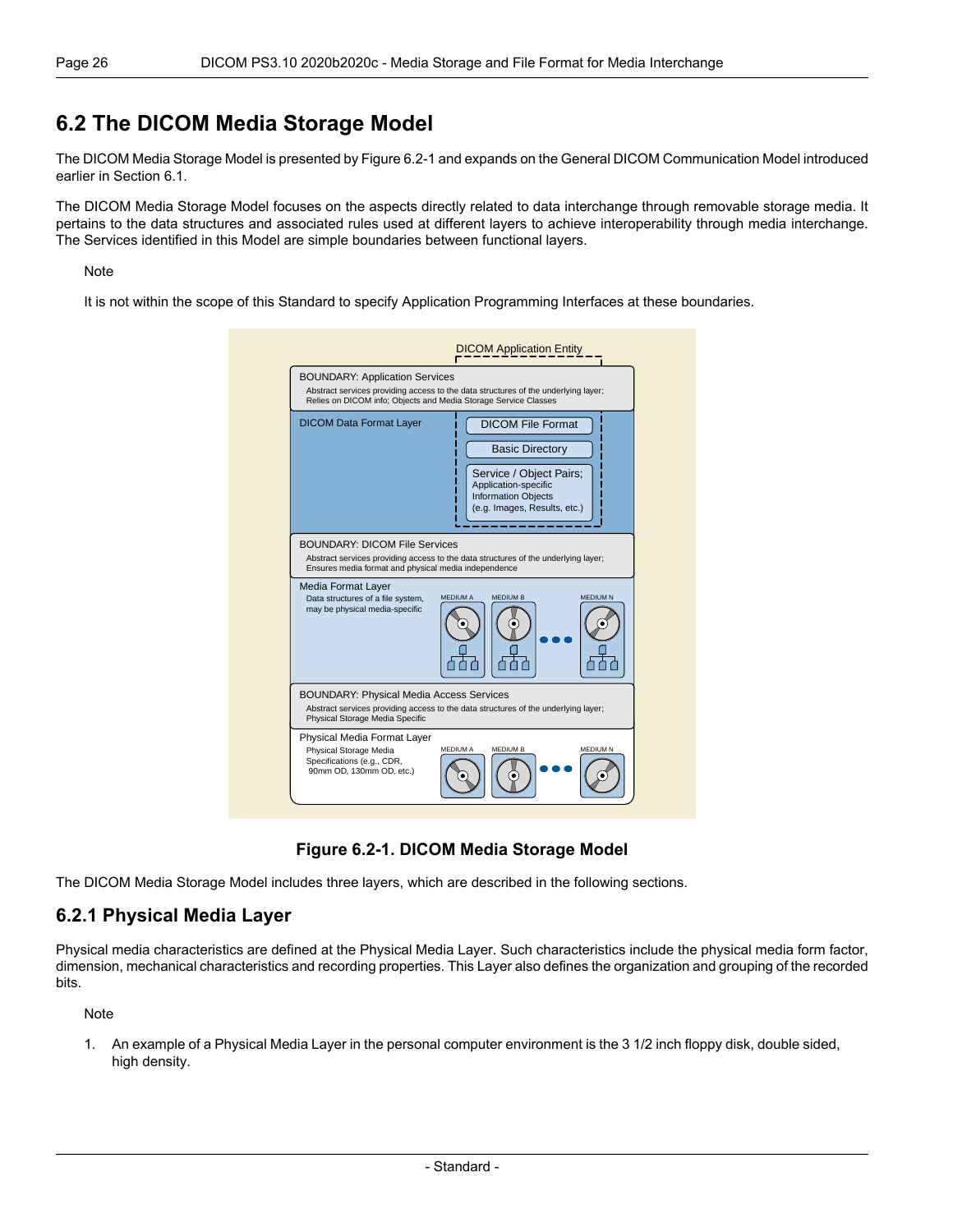2. The specification of one or more specific Physical Media for a given application is beyond the scope of this Part of the DICOM Standard. [PS3.12](part12.pdf#PS3.12) and its annexes specify several Physical Media choices. [PS3.11](part11.pdf#PS3.11) defines a number of Applic ation Profiles that select specific Physical Media depending on the requirements of specific medical imaging applications.

#### <span id="page-26-0"></span>**6.2.2 Media Format Layer**

At the Media Format Layer, Physical Media bit streams are organized into specific structures. Data file structures and associated directory structures are defined to allow efficient access and management of the physical media space.

Note

This layer is often specific to a given operating system environment. An example of such a Media Format Layer definition associated with the 3 1/2 inch floppy disk are the data structures used by the operating systems of various personal computer file systems. [PS3.12](part12.pdf#PS3.12) and its annexes specify several Media Format choices.

<span id="page-26-1"></span>Media Formats supported by the DICOM Standard are selected to support the minimum requirements specified by the DICOM File Service as specified in Section 8 of this Part. Constraining access to the File content through such a DICOM File Service ensures that the DICOM Data Format Layer is independent from Media Format and Physical Media selection.

#### **6.2.3 DICOM Data Format Layer**

The DICOM Data Format Layer includes the following elements of specification:

- a. DICOM Media Storage SOP Classes and associated Information Object Definitions;
- b. The DICOM File Format;
- c. The Secure DICOM File Format;
- d. The DICOM Media Storage Directory SOP Class;
- <span id="page-26-2"></span>e. DICOM Media Storage Application Profiles;
- f. DICOM Security Profiles for Media Storage.

#### **6.2.3.1 DICOM SOP Classes**

DICOM SOP Classes and associated Information Object Definitions (IODs) are used to convey specific medical imaging information at the Data Format Layer. Examples of such IODs are modality images, patient information, results, etc.

The use of DICOM IODs in conjunction with Media Storage Services forms a number of Media Storage Service Object Pair Classes or SOP Classes. Media Storage Services (e.g., read, write, delete, etc.) shall be performed through the DICOM File Service. The content of the resulting DICOM Files shall be formatted according to the DICOM File Format as specified below.

<span id="page-26-3"></span>[PS3.4](part04.pdf#PS3.4) defines a number of SOP Classes that may be used for Media Storage in [Annex](part04.pdf#chapter_I) I. These SOP Classes are based on DICOM Standard IODs that may be found in [PS3.3](part03.pdf#PS3.3).

The structure and encoding of a Data Set representing the data associated with a SOP Class shall follow [PS3.5.](part05.pdf#PS3.5) The specification of Transfer Syntaxes that may be used to encode such a Data Set, is also defined in [PS3.5.](part05.pdf#PS3.5)

#### **6.2.3.2 Concept of the DICOM File Format**

The encapsulation of a DICOM Data Set in a File shall follow the specifications of Section 7 of this Part. These encapsulation rules define a DICOM File Format able to contain in a File any DICOM Data Set. Files are identified by File IDs. No semantics shall be inferred from these File IDs, nor from their structure.

Note

A medical imaging application acting as a creator of a DICOM File may use semantic information to generate a File ID, but readers of DICOM files should not rely on apparent semantic content of a File ID.

Data Set encapsulation shall be based on the DICOM File Service as specified in Section 8 of this Part.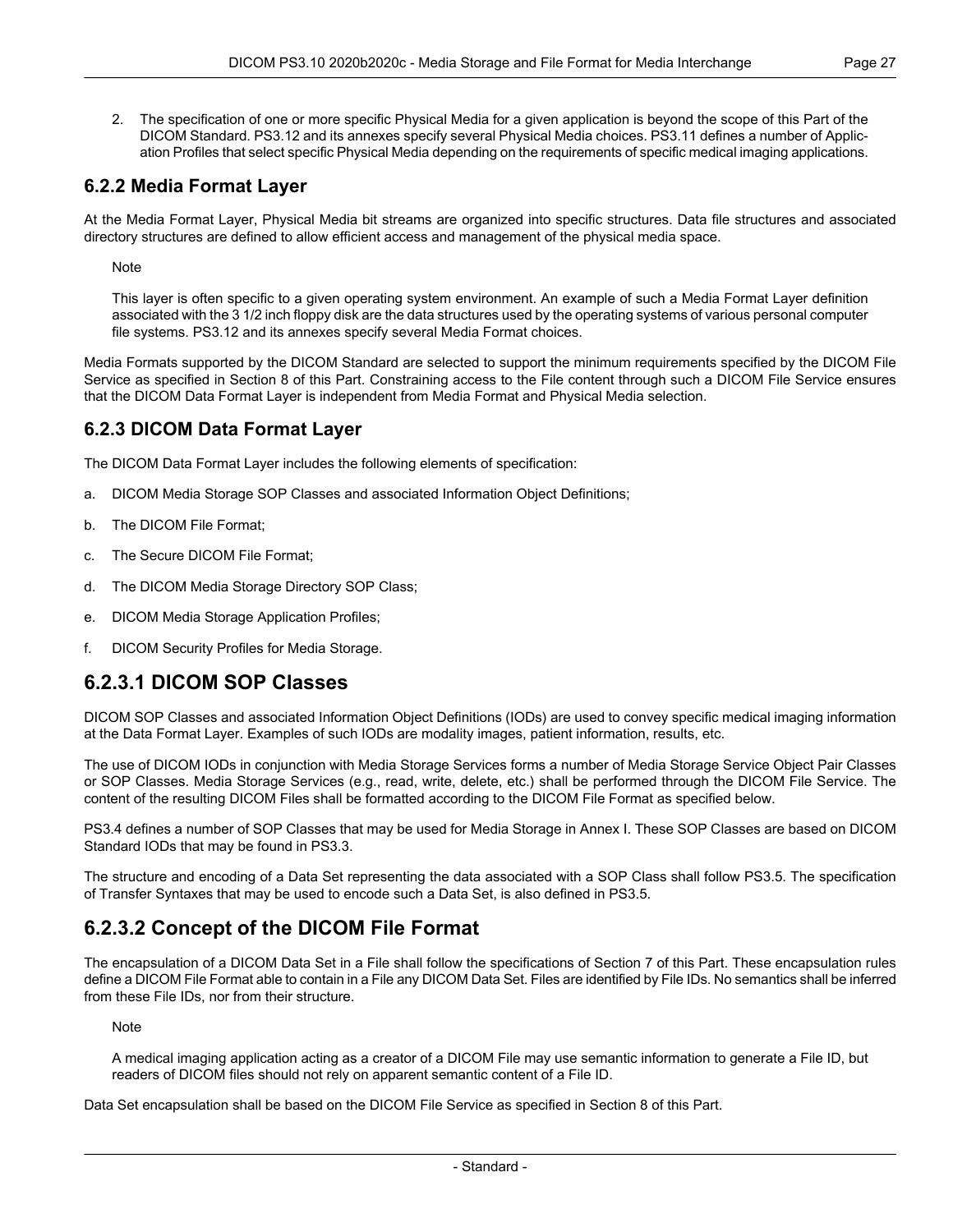#### **Note**

It is acceptable that a specific Media Format offers more file services than those specified in the DICOM File Service. Such services may be local or internal to an implementation. Their usage is beyond the scope of the DICOM Standard. However, in cases where such services are reflected in the file structures of the Media format Layer or in the Data Set encoding of an Information Object, the extension of such services in a manner that jeopardizes interoperability should not be done (e.g., File IDs longer than those specified in the DICOM File Service).

<span id="page-27-0"></span>The encapsulation of a DICOM File in a Secure DICOM File shall follow the specifications of [Section](#page-34-0) 7.4 of this Part. These encapsu lation rules define a mechanism for creating a Secure DICOM File by encapsulating an unprotected DICOM File as payload within a secure envelope.

### **6.2.3.3 DICOM Medical Information Directory**

<span id="page-27-1"></span>In addition to the DICOM Image and Image related SOP Classes (e.g., results, patients) other SOP Classes tailored for media storage may be used to provide references (or directories) based on medical information, thus facilitating access to the clinical imaging inform ation. Such a SOP Class is the Media Storage Directory SOP Class as defined in [PS3.4](part04.pdf#PS3.4). Instances of this SOP Class are conveyed in the File with a File ID of DICOMDIR.

#### **6.2.4 DICOM Media Storage Application Profiles**

A Media Storage Application Profile defines a selection of choices at the various layers of the DICOM Media Storage Model that are applicable to a specific need or context in which the media interchange is intended to be performed. Such choices are formally specified as a Media Storage Application Profile in order to ensure interoperability between implementations conforming to the same Media Storage Application Profile. It facilitates conformance statements that allow users to assess interoperability of different implementations.

Media Storage Application Profiles shall include:

- a. The description of the need addressed by the Application Profile (e.g., cardiac, echography, angiography) and its context of ap plication;
- b. The selection, at the Data Format Layer, of a number of specific IODs and associated SOP Classes. For standard DICOM SOP Classes, this shall be done by reference to [PS3.4.](part04.pdf#PS3.4) These SOP Classes, like any other DICOM SOP Classes are assigned a unique registered UID. For each SOP Class it shall be stated if its support is required or optional within the context of this profile;
- c. The selection of a specific Media Format definition. This is done by reference to [PS3.12](part12.pdf#PS3.12) that specify the selected Physical Medium, a specific associated Media Format and the mapping of this Media Format (or file system) services onto the DICOM File Service;
- d. The selection of appropriate Transfer Syntaxes;
- e. The selection of a specific Security Profile. This is done by reference to [PS3.15](part15.pdf#PS3.15) that specifies the cryptographic algorithms to be used to encapsulate the DICOM Files of the DICOM File Set into Secure DICOM Files. If a Media Storage Application Profile selects no Security Profile, then the Application Profile is unsecure and the Secure DICOM File Format shall not be used with that Application Profile;
- <span id="page-27-2"></span>f. Other choices facilitating interoperability such as specific limits (e.g., maximum file sizes, if necessary, support of options, if any).

The complete definition and structure of a Media Storage Application Profiles is specified by [PS3.11](part11.pdf#PS3.11). A number of Standard Application Profiles corresponding to different needs are included in [PS3.11](part11.pdf#PS3.11).

#### **6.2.5 Media Storage and The DICOM Standard Structure**

[Figure](#page-28-0) 6.2-2 provides an overview of the relationship between the functional areas identified by the DICOM Media Storage Model in troduced in [Section](#page-25-0) 6.2 and the various Parts of the DICOM Standard related to Media Storage. A number of Parts of the DICOM Standard are common between Network Communication and Media Interchange.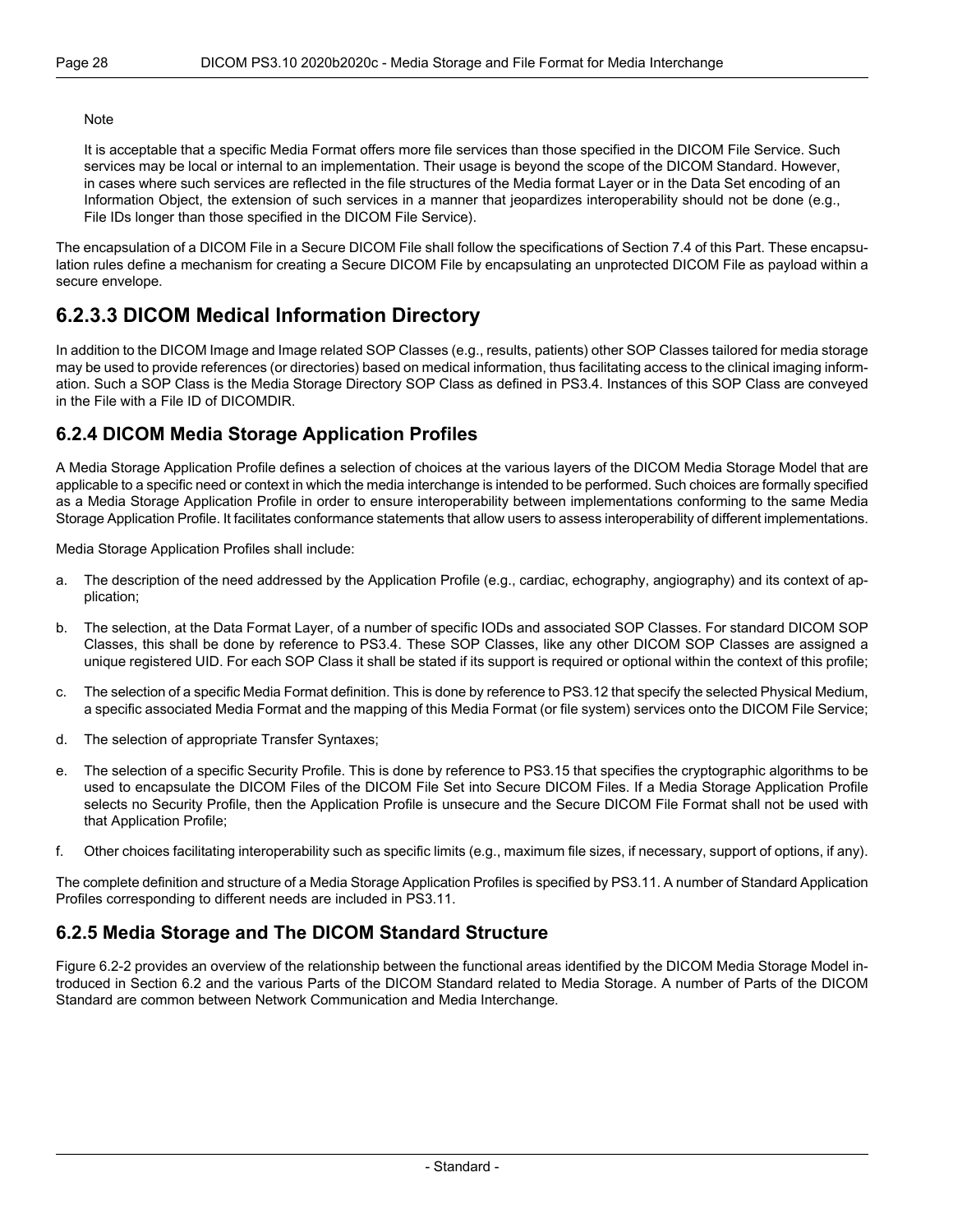<span id="page-28-0"></span>

| Parts of DICOM Standard                                                  | General | <b>Network</b><br>Communication | Media Storage<br>Interchange |
|--------------------------------------------------------------------------|---------|---------------------------------|------------------------------|
| PS3.1 Introduction and Overview                                          |         |                                 |                              |
| PS3.2 Conformance                                                        |         |                                 |                              |
| PS3.3 Information Object Definitions                                     |         |                                 |                              |
| PS3.4 Service Class Specifications                                       |         |                                 |                              |
| PS3.5 Data Structure and Semantics                                       |         |                                 |                              |
| PS3.6 Data Dictionary                                                    |         |                                 |                              |
| PS3.7 Message Exchange                                                   |         |                                 |                              |
| PS3.8 Network Communication<br>Support for Message Exchange              |         |                                 |                              |
| PS3.10 Media Storage and File<br>Format for Media Interchange            |         |                                 |                              |
| PS3.11 Media Storage Application<br><b>Profiles</b>                      |         |                                 |                              |
| PS3.12 Storage Functions and Media -<br>Formats for Data Interchange     |         |                                 |                              |
| PS3.14 Grayscale Standard Display<br>Format                              |         |                                 |                              |
| PS3.15 Security and System<br><b>Management Profiles</b>                 |         |                                 |                              |
| PS3.16 Content Mapping Resource                                          |         |                                 |                              |
| PS3.17 Explanatory Information                                           |         |                                 |                              |
| PS3.18 Web Services                                                      |         |                                 |                              |
| PS3.19 Application Hosting                                               |         |                                 |                              |
| PS3.20 Imaging Reports using HL7<br>Clinical Document Architecture       |         |                                 |                              |
| PS3.21 Transformations between<br><b>DICOM</b> and other Representations |         |                                 |                              |
| PS3.22 Real-Time Communications<br>(DICOM RTV)                           |         |                                 |                              |

**Figure 6.2-2. Media Storage and DICOM Parts**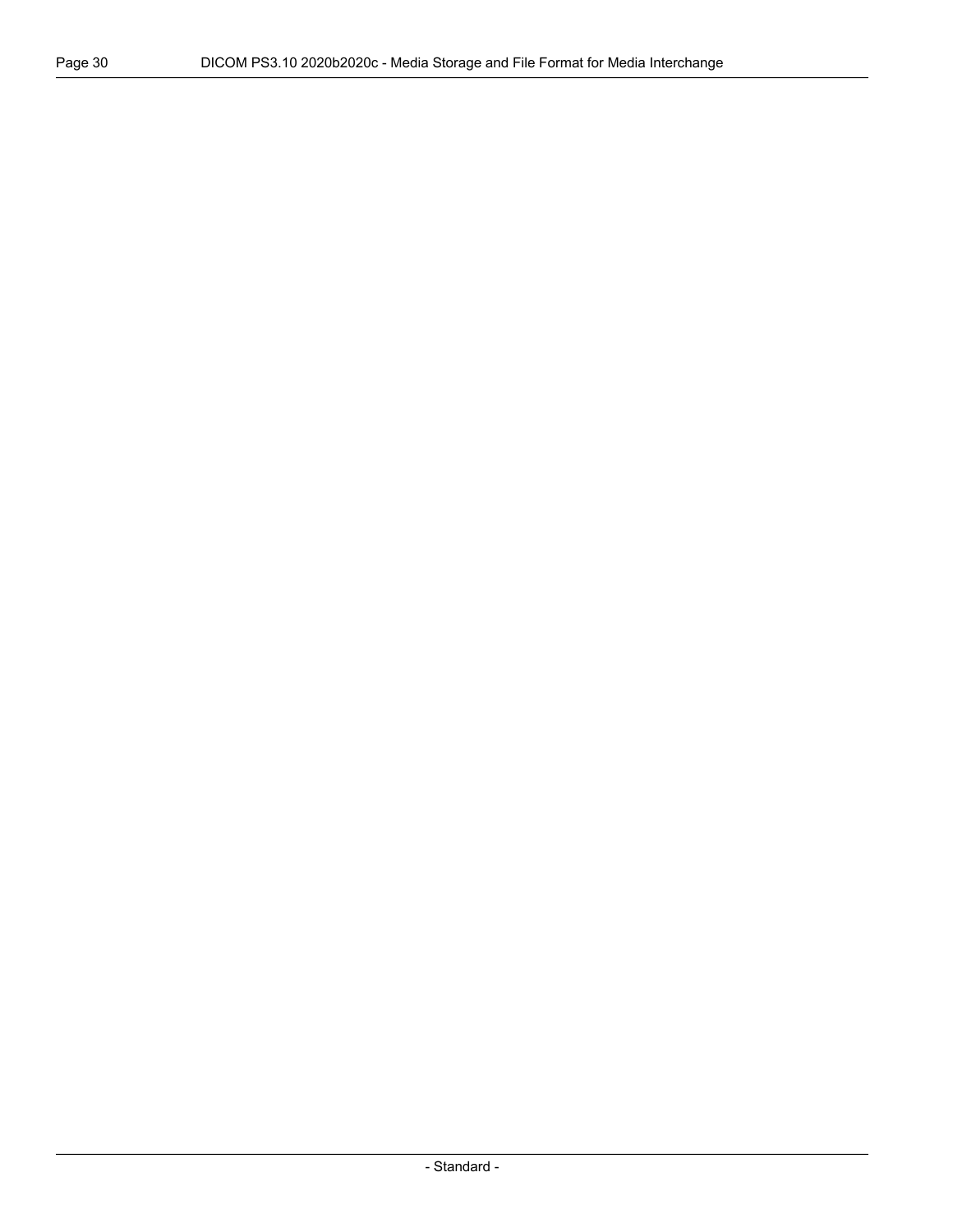## <span id="page-30-0"></span>**7 DICOM File Format**

<span id="page-30-2"></span>The DICOM File Format provides a means to encapsulate in a file the Data Set representing a SOP Instance related to a DICOM IOD. As shown in [Figure](#page-30-2) 7-1, the byte stream of the Data Set is placed into the file after the DICOM File Meta Information. Each file contains a single SOP Instance.





## <span id="page-30-1"></span>**7.1 DICOM File Meta Information**

The File Meta Information includes identifying information on the encapsulated Data Set. This header consists of a 128 byte File Preamble, followed by a 4 byte DICOM prefix, followed by the File Meta Elements shown in [Table](#page-31-0) 7.1-1. This header shall be present in every DICOM file.

The File Preamble is available for use as defined by Application Profiles or specific implementations. This Part of the DICOM Standard does not require any structure for this fixed size Preamble. It is not required to be structured as a DICOM Data Element with a Tag and a Length. It is intended to facilitate access to the images and other data in the DICOM file by providing compatibility with a number of commonly used computer image file formats. Whether or not the File Preamble contains information, the DICOM File content shall conform to the requirements of this Part and the Data Set shall conform to the SOP Class specified in the File Meta Information.

#### **Note**

- 1. If the File Preamble is not used by an Application Profile or a specific implementation, all 128 bytes shall be set to 00H. This is intended to facilitate the recognition that the Preamble is used when all 128 bytes are not set as specified above.
- 2. The File Preamble may for example contain information enabling a multi-media application to randomly access images stored in a DICOM Data Set. The same file can be accessed in two ways: by a multi-media application using the preamble and by a DICOM Application that ignores the preamble.

The four byte DICOM Prefix shall contain the character string "DICM" encoded as uppercase characters of the ISO 8859 G0 Character Repertoire. This four byte prefix is not structured as a DICOM Data Element with a Tag and a Length.

The Preamble and Prefix are followed by a set of DICOM Meta Elements with Tags and Lengths as defined in [Table](#page-31-0) 7.1-1.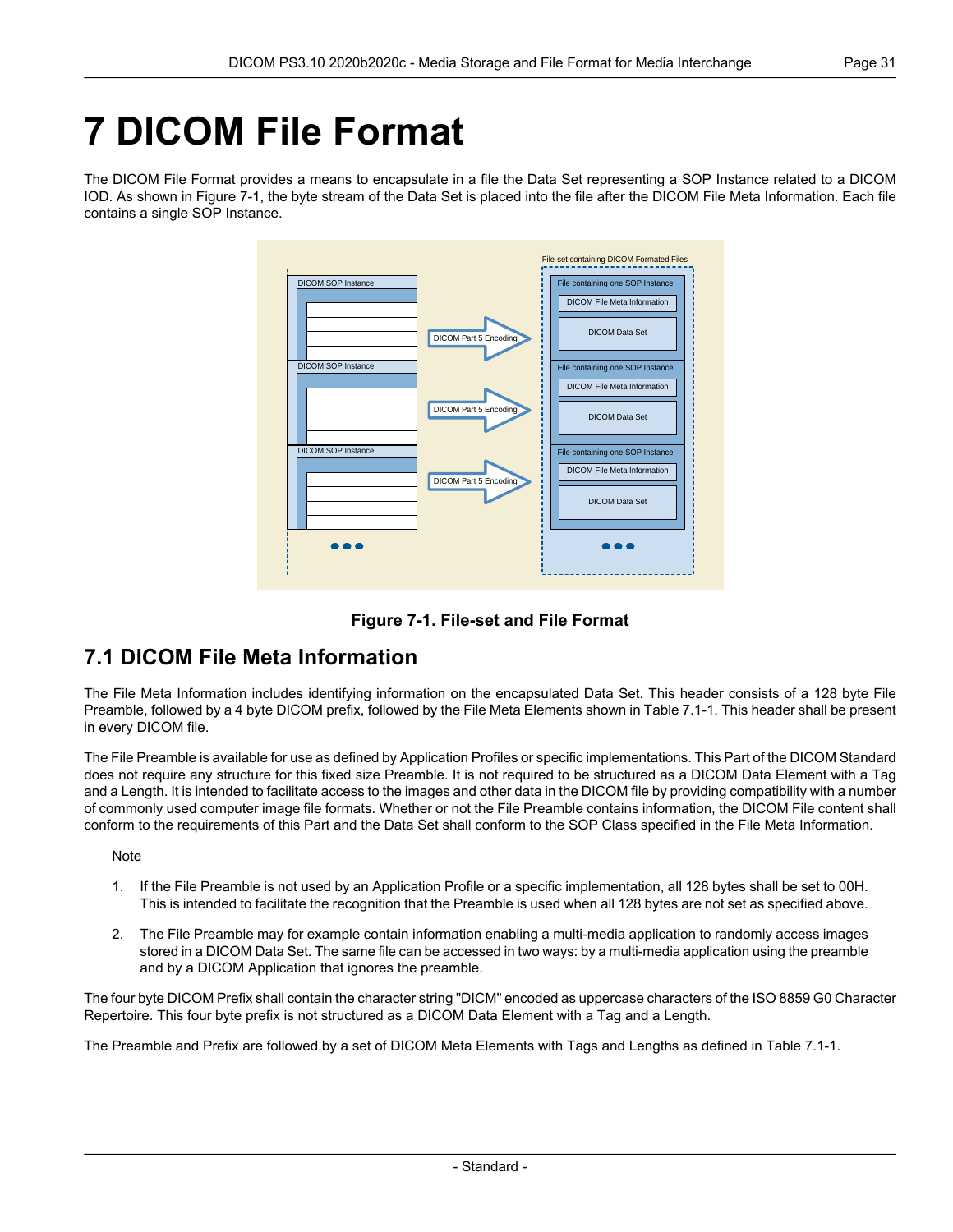<span id="page-31-0"></span>

| <b>Attribute Name</b>                 | Tag                        | <b>Type</b>  | <b>Attribute Description</b>                                                                                                                                                                                                                                                                             |
|---------------------------------------|----------------------------|--------------|----------------------------------------------------------------------------------------------------------------------------------------------------------------------------------------------------------------------------------------------------------------------------------------------------------|
| <b>File Preamble</b>                  | No Tag or Length<br>Fields | 1            | A fixed 128 byte field available for Application Profile or implementation<br>specified use. If not used by an Application Profile or a specific implementation<br>all bytes shall be set to 00H.                                                                                                        |
|                                       |                            |              | File-set Readers or Updaters shall not rely on the content of this Preamble to<br>determine that this File is or is not a DICOM File.                                                                                                                                                                    |
| <b>DICOM Prefix</b>                   | No Tag or Length<br>Fields | 1            | Four bytes containing the character string "DICM". This Prefix is intended to<br>be used to recognize that this File is or is not a DICOM File.                                                                                                                                                          |
| File Meta Information<br>Group Length | (0002, 0000)               | $\mathbf{1}$ | Number of bytes following this File Meta Element (end of the Value field) up<br>to and including the last File Meta Element of the Group 2 File Meta Information                                                                                                                                         |
| File Meta Information<br>Version      | (0002,0001)                | 1            | This is a two byte field where each bit identifies a version of this File Meta<br>Information header. In version 1 the first byte value is 00H and the second<br>value byte value is 01H.                                                                                                                |
|                                       |                            |              | Implementations reading Files with Meta Information where this attribute has<br>bit 0 (Isb) of the second byte set to 1 may interpret the File Meta Information<br>as specified in this version of PS3.10. All other bits shall not be checked.                                                          |
|                                       |                            |              | Note                                                                                                                                                                                                                                                                                                     |
|                                       |                            |              | A bit field where each bit identifies a version, allows explicit indication<br>of the support of multiple previous versions. Future versions of the<br>File Meta Information that can be read by version 1 readers will have<br>bit 0 of the second byte set to 1                                        |
| Media Storage SOP Class<br>UID        | (0002, 0002)               | 1            | Uniquely identifies the SOP Class associated with the Data Set. SOP Class<br>UIDs allowed for media storage are specified in PS3.4 - Media Storage<br>Application Profiles.                                                                                                                              |
| Media Storage SOP<br>Instance UID     | (0002, 0003)               | 1            | Uniquely identifies the SOP Instance associated with the Data Set placed in<br>the file and following the File Meta Information.                                                                                                                                                                         |
| Transfer Syntax UID                   | (0002, 0010)               | $\mathbf{1}$ | Uniquely identifies the Transfer Syntax used to encode the following Data Set.<br>This Transfer Syntax does not apply to the File Meta Information.                                                                                                                                                      |
|                                       |                            |              | Note                                                                                                                                                                                                                                                                                                     |
|                                       |                            |              | It is recommended to use one of the DICOM Transfer Syntaxes<br>supporting explicit Value Representation encoding to facilitate<br>interpretation of File Meta Element Values. JPIP Referenced Pixel<br>Data Transfer Syntaxes are not used (see PS3.5).                                                  |
| Implementation Class UID              | (0002, 0012)               | 1            | Uniquely identifies the implementation that wrote this file and its content. It<br>provides an unambiguous identification of the type of implementation that last<br>wrote the file in the event of interchange problems. It follows the same policies<br>as defined by PS3.7 (association negotiation). |
| Implementation Version<br>Name        | (0002, 0013)               | 3            | Identifies a version for an Implementation Class UID (0002,0012) using up to<br>16 characters of the repertoire identified in Section 8.5. It follows the same<br>policies as defined by PS3.7 (association negotiation).                                                                                |

| Table 7.1-1. DICOM File Meta Information |  |
|------------------------------------------|--|
|------------------------------------------|--|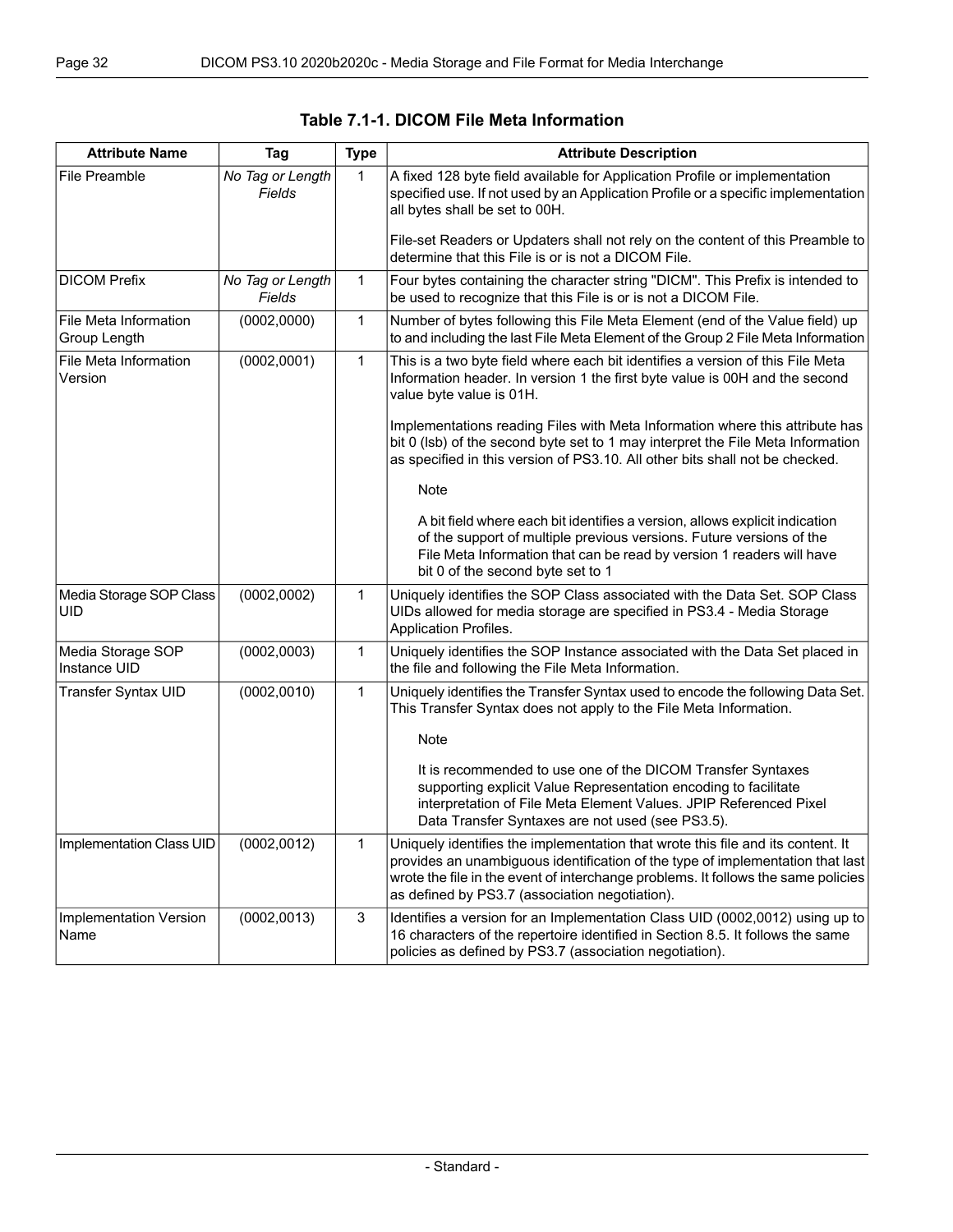| <b>Attribute Name</b>                        | Tag          | <b>Type</b> | <b>Attribute Description</b>                                                                                                                                                                                                                                                                                                                                          |
|----------------------------------------------|--------------|-------------|-----------------------------------------------------------------------------------------------------------------------------------------------------------------------------------------------------------------------------------------------------------------------------------------------------------------------------------------------------------------------|
| Source Application Entity<br>Title           | (0002, 0016) | 3           | The DICOM Application Entity (AE) Title of the AE that wrote this file's content<br>(or last updated it). If used, it allows the tracing of the source of errors in the<br>event of media interchange problems. The policies associated with AE Titles<br>are the same as those defined in PS3.8.                                                                     |
|                                              |              |             | Note                                                                                                                                                                                                                                                                                                                                                                  |
|                                              |              |             | If the Data Set was created de novo by the application writing the file,<br>its AE Title, if it has one, may be used. If the Data Set was received<br>over the network, there is potential ambiguity as to whether the value<br>is the same as Sending Application Entity Title (0002,0017) or<br>Receiving Application Entity Title (0002,0018) or some other value. |
| <b>Sending Application Entity</b><br>Title   | (0002, 0017) | 3           | The DICOM Application Entity (AE) Title of the AE that sent this file's content<br>over a network.                                                                                                                                                                                                                                                                    |
|                                              |              |             | Note                                                                                                                                                                                                                                                                                                                                                                  |
|                                              |              |             | This is the AE that was the sender (source) of the content (the Data<br>Set), in the case of a Data Set sent over the network (i.e., the Calling<br>AET of the SCU for a C-STORE operation). If the Data Set was<br>instead created de novo by the application writing the file, it should<br>not be present.                                                         |
| Receiving Application<br><b>Entity Title</b> | (0002, 0018) | 3           | The DICOM Application Entity (AE) Title of the AE that received this file's<br>content over a network.                                                                                                                                                                                                                                                                |
|                                              |              |             | Note                                                                                                                                                                                                                                                                                                                                                                  |
|                                              |              |             | This is the AE that was the recipient (destination) of the content (the<br>Data Set), in the case of a Data Set received over the network (i.e.,<br>the Called AET of the SCP for a C-STORE operation). If the Data Set<br>was instead created de novo by the application writing the file, it<br>should not be present.                                              |
| Source Presentation<br>Address               | (0002, 0026) | 3           | The DICOM Presentation Address corresponding to the Source Application<br>Entity Title (0002,0016).                                                                                                                                                                                                                                                                   |
|                                              |              |             | See Section 7.1.1.1.                                                                                                                                                                                                                                                                                                                                                  |
| Sending Presentation<br>Address              | (0002, 0027) | 3           | The DICOM Presentation Address corresponding to the Sending Application<br>Entity Title (0002,0017).                                                                                                                                                                                                                                                                  |
|                                              |              |             | See Section 7.1.1.1.                                                                                                                                                                                                                                                                                                                                                  |
| <b>Receiving Presentation</b><br>Address     | (0002, 0028) | 3           | The DICOM Presentation Address corresponding to the Receiving Application<br>Entity Title (0002,0018).                                                                                                                                                                                                                                                                |
| Private Information                          | (0002, 0100) | 3           | See Section 7.1.1.1.<br>The UID of the creator of the private information (0002,0102).                                                                                                                                                                                                                                                                                |
| Creator UID                                  |              |             |                                                                                                                                                                                                                                                                                                                                                                       |
| Private Information                          | (0002, 0102) | 1C          | Contains Private Information placed in the File Meta Information. The creator<br>shall be identified in (0002,0100). Required if Private Information Creator UID<br>(0002,0100) is present.                                                                                                                                                                           |

Except for the 128 byte preamble and the 4 byte prefix, the File Meta Information shall be encoded using the Explicit VR Little Endian Transfer Syntax (UID=1.2.840.10008.1.2.1) as defined in DICOM [PS3.5](part05.pdf#PS3.5). Values of each File Meta Element shall be padded when necessary to achieve an even length, as specified in [PS3.5](part05.pdf#PS3.5) by their corresponding Value Representation. The Unknown (UN) Value Representation shall not be used in the File Meta Information. For compatibility with future versions of this Standard, any Tag (0002,xxxx) not defined in [Table](#page-31-0) 7.1-1 shall be ignored.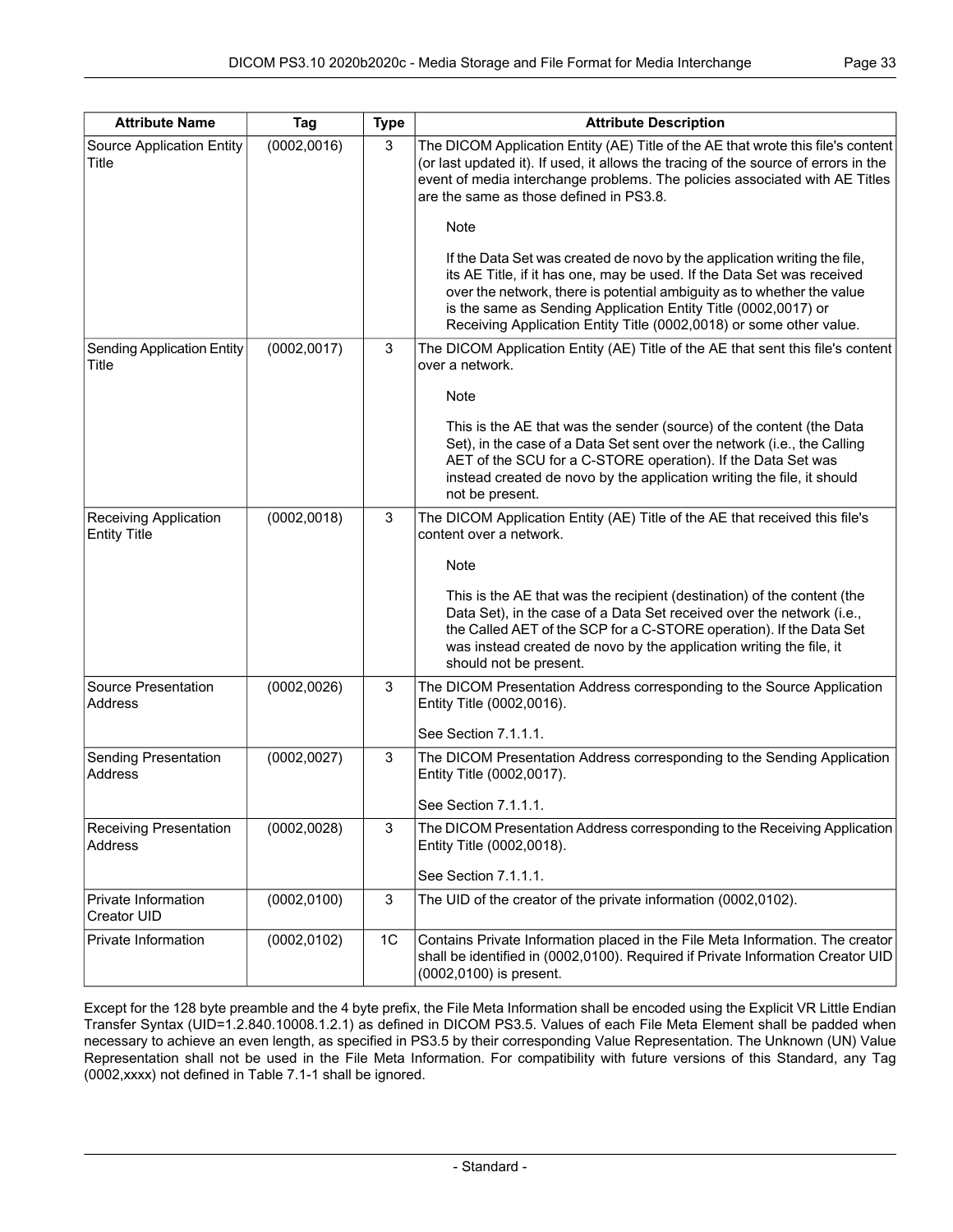Values of all Tags (0002,xxxx) are reserved for use by this Standard and later versions of DICOM. Data Elements with a group of 0002 shall not be used in Data Sets other than within the File Meta Information.

Note

<span id="page-33-0"></span>[PS3.5](part05.pdf#PS3.5) specifies that Elements with Tags (0001,xxxx), (0003,xxxx), (0005,xxxx), and (0007,xxxx) shall not be used.

#### <span id="page-33-1"></span>**7.1.1 DICOM File Meta Information Attributes**

#### **7.1.1.1 Presentation Address Attributes**

The encoding of the presentation address depends on the network transport protocol.

For objects exchanged using the [PS3.8](part08.pdf#PS3.8) DICOM Upper Layer Protocol for TCP/IP, the presentation address shall be encoded as a URI consisting of the scheme "dicom" followed by a colon, then either the fully qualified host name or IP address, followed by a colon and then the port number. E.g., "dicom:127.0.0.1:104", "dicom:myhost.mydomain.com:104".

For objects exchanged using the [PS3.18](part18.pdf#PS3.18) Web Services, the presentation address shall be encoded as the absolute URL of the endpoint of the base of the resource or service, sufficient to identify the system. E.g., "http://myhost.mydomain.com:80/wado-rs/". The presentation address is not expected to be the complete address of the resource. The scheme shall be "http", regardless of whether secure transport was actually used or not.

<span id="page-33-2"></span>Note

For security reasons, care should be taken to assure that no access credentials such as usernames, passwords or authen tication token parameters are encoded in the presentation address.

### **7.2 Data Set Encapsulation**

Each File shall contain a single Data Set representing a single SOP Instance related to a single SOP Class (and corresponding IOD).

Note

A file may contain more than a single 2D image frame as specific IODs may be defined to include multiple frames.

The Transfer Syntax used to encode the Data Set shall be the one identified by the Transfer Syntax UID of the DICOM File Meta In formation.

Note

- 1. The Transfer Syntax used to encode the Data Set cannot be changed within the Data Set; i.e., the Transfer Syntax UID Data Element may not occur anywhere within the Data Set, e.g., nested within a Sequence Item.
- 2. A DICOM Data Set does not include its total length. The end of the file indication provided by the DICOM File Service (see [Section](#page-39-0) 8.4) is the only indication of the end of the Data Set.

<span id="page-33-3"></span>The last Data Element of a Data Set may be Data Element (FFFC,FFFC) if padding of a Data Set is desired when a file is written. The Value of this Data Set Trailing Padding Data Element (FFFC,FFFC) has no significance and shall be ignored by all DICOM im plementations reading this Data Set. File-set Readers or Updaters shall be able to process this Data Set Trailing Padding (FFFC,FFFC) either in the Data Set following the Meta Information or in Data Sets nested in a Sequence (see [PS3.5](part05.pdf#PS3.5)).

## **7.3 Support of File Management Information**

The DICOM File Format does not include file management information in order to avoid duplication with functions related to the Media Format Layer. If necessary for a given DICOM Application Profile, the following information should be offered by the Media Format Layer:

- a. File content owner identification;
- b. File access statistics (e.g., date and time of creation);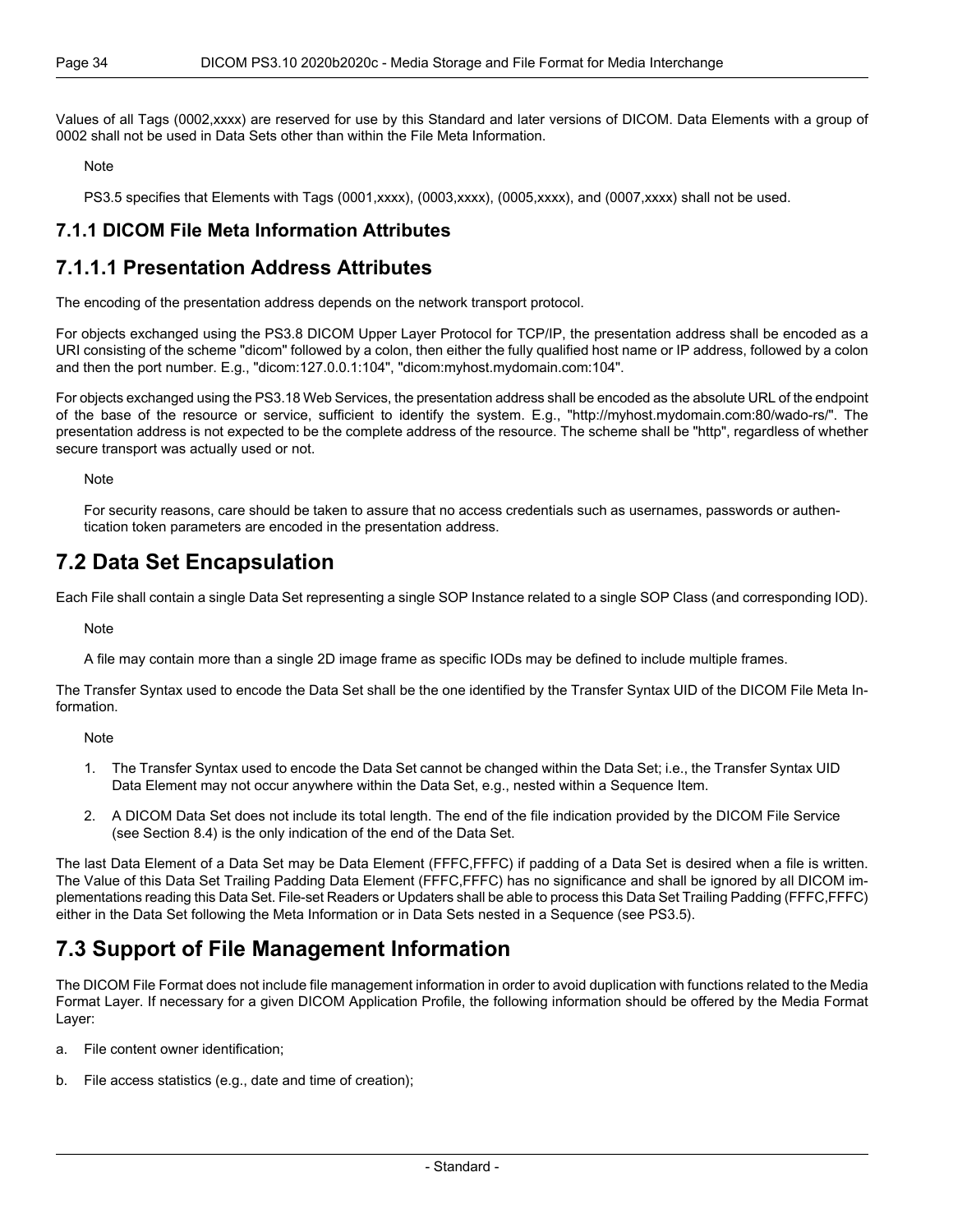<span id="page-34-0"></span>d. Physical media access control (e.g., write protect).

### **7.4 Secure DICOM File Format**

A Secure DICOM File shall contain a single DICOM File encapsulated with the Cryptographic Message Syntax as defined in RFC3369. Depending on the cryptographic algorithms used for encapsulation, a Secure DICOM File can provide one or more the following se curity properties:

- Data Confidentiality (by means of encryption)
- Data Origin Authentication (by means of certificates and digital signatures)
- Data Integrity (by means of digital signatures)

<span id="page-34-1"></span>In addition, a Secure DICOM File offers the possibility to communicate encryption keys and certificates to the intended recipients by means of key transport, key agreement or symmetric key-encryption key schemes.

### **7.5 Security Considerations for DICOM File Format**

The DICOM File Format has a potential security vulnerability when the 128-byte File Preamble contains malicious executable content. Such malicious executable content may also refer to other malicious content in the file hidden within Data Elements of the File Meta Information or the Data Set.

Depending upon the use and purpose of a particular application it may be appropriate to:

- Sanitize the preamble, such as by:
	- Verifying that the preamble is:
		- all zeroes, or
		- begins with a valid magic number for recognized dual format content (e.g., TIFF or BigTIFF), or
		- contains other known safe content.
	- Clearing the preamble regardless of its content

**Note** 

This will prevent use by applications that depend on the non-DICOM format, if the dual format capability has been used.

• Testing explicitly for executable preamble contents.

Note

The proper response to the presence of executable content depends upon the purpose of the application, but generally, legitimate executable content will not be found in a DICOM File. A hypothetical example of an exception would be if the file contained its own executable viewer; this is sufficiently unlikely as to be not worth considering.

- Test explicitly for executable content anywhere within the DICOM File.
- Validate that the DICOM values, structures and content comply with the standard encoding rules and the IOD of the specified SOP Class, including Private Data Elements.

**Note** 

Validation that Data Element Values comply with their Value Representation may partially mitigate the risk of hidden ma licious content, but it may be necessary to remove or analyze the contents of opaque binary data in OB or other binary numeric value Data Elements, whether they be Standard or Private Data Elements. The VR of Private Data Elements may not be known. Without an executable preamble, such hidden content may not be directly executable, but may still serve as a repository of malicious code to be activated by some other accompanying exploit.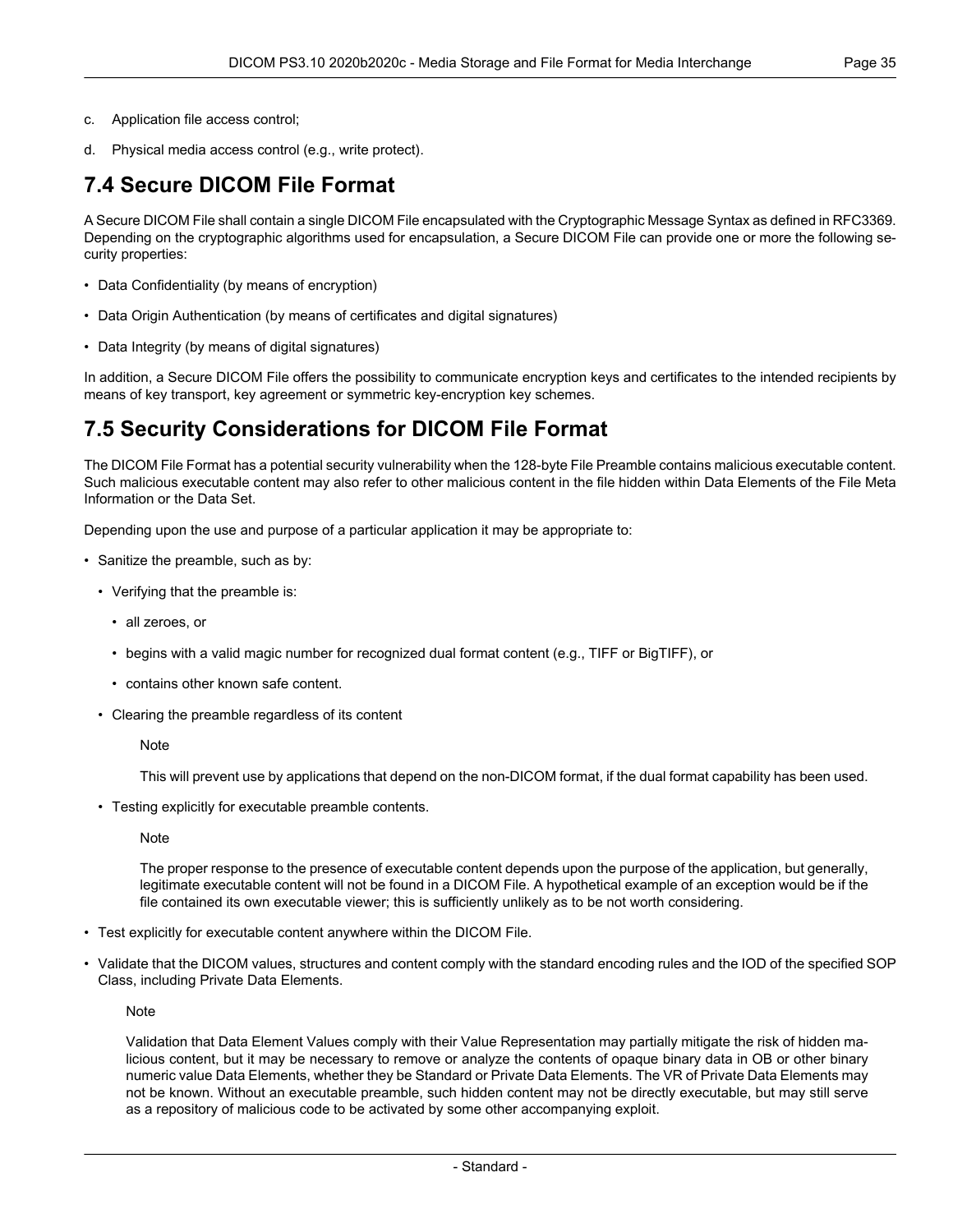• Validate that the contents are of the appropriate SOP Classes.

• Validate that DICOM File Format files created for HTTP requests and responses do not contain such malicious content.

Note

For example, it may be appropriate for an archive that stores and retrieves PS3.10 Files to verify and validate both input and output, rather than store and retrieve files without checking the content.

The proper response to a validation failure depends upon the purpose of the application. Validation might be performed on input, output, or both.

Note

For example, an archive may choose to sanitize SOP Instances upon receipt, sanitize SOP Instances upon retrieval, validate the structure and fail storage requests for SOP Instances that fail validation, or other behavior based on the product purpose and the threat environment. This behavior is not specified by DICOM because the product purpose and the threat environment are highly dependent upon the application.

An implementation shall describe in its Conformance Statement its behavior with respect to sanitization of the preamble and any other validation performed.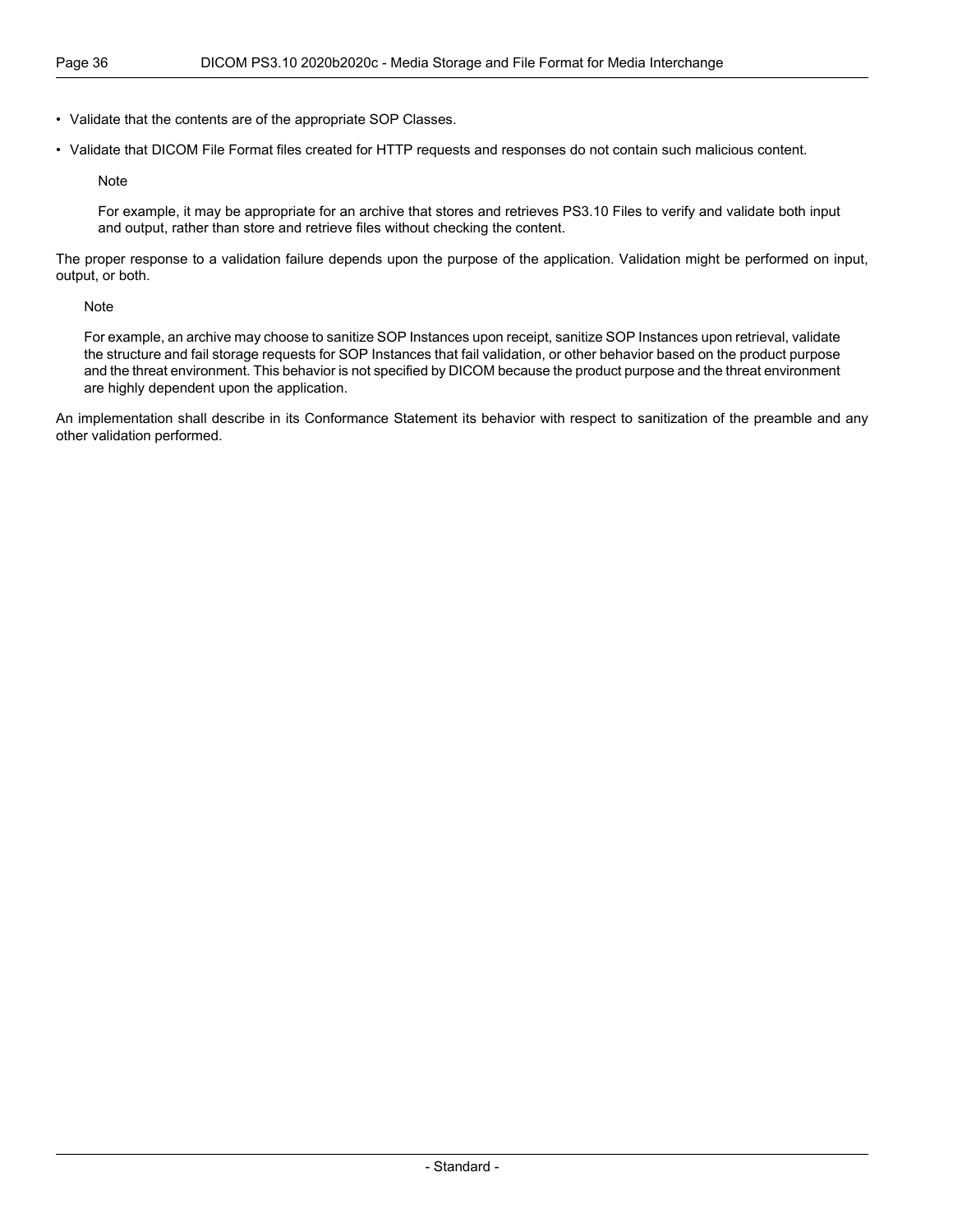## <span id="page-36-0"></span>**8 DICOM File Service**

The DICOM File Service specifies an abstract view of files from the point of view of a service user in the Data Format Layer. Constraining access to the content of files by Application Entities through such a DICOM File Service ensures independence of the Data Format Layer functions from specific Media Format and Physical Media selections.

#### Note

This DICOM File Service definition is abstract in the sense that it is only the specification of a boundary. Its focus is limited to the aspects directly related to the access to the data structures of the Media Format Layer (not the specifications of the data structures themselves). Even though the DICOM File Service may be described by means of a number of abstract primitives such as read, write, delete, etc., it is not intended to be the definition of an Application Programming Interface (API).

The DICOM File Service specified for Media Storage offers a basic service, simple enough to be supported by a wide range of commonly available Media Format (or file systems), but rich enough to provide the key functions to effectively manage files and access their content. The following sections specify the minimum mandatory requirements that shall be met by any physical media and associated media format to comply with the DICOM Media Storage model.

#### Note

<span id="page-36-1"></span>It is acceptable that a specific Media Format offers more file services than those specified in the DICOM File Service. Such services may be internal to an implementation (i.e., not visible through the data structures on the Storage Media). Their usage is beyond the scope of the DICOM Standard. However, in cases where such services are reflected in the file structures of the Media format Layer or in the Data Set encoding an Information Object, the extension of such services in a manner that jeopardizes interoperability should not be done (e.g., File IDs longer than specified in the DICOM File Service).

### **8.1 File-set**

The DICOM File Service offers the ability to create and access one or more files in a File-set. A File-set is a collection of files that share a common naming space within which File IDs (see [Section](#page-37-0) 8.2) are unique. No semantics is attached to the order of Files within a File-set.

Note

- 1. The DICOM File Service does not require that Files within a File-set be simultaneously accessible (e.g., sequentially accessed media such as tapes are supported).
- 2. The DICOM File Service does not explicitly include the notion of distributing a File-set or a File across multiple "volumes/physical medium". However the transparent support by the Media Format Layer of such a feature is not pre cluded.

A File ID naming space (corresponding to a File-set) shall be associated with an appropriate feature of a Media Format defined structure. This mapping shall be specified in [PS3.12](part12.pdf#PS3.12) for each Media Format specification (this is integral to the specification of the relationship between any specific Media Format services and the DICOM File Services defined in this Part).

Note

An example of such a relationship is to map the File ID naming space to a volume in a personal computer Media Format or a partition in a workstation File System on a removable medium. Another example is to map the File ID naming space to a directory and its tree of sub-directories. In this case it could offer the possibility of supporting multiple File-sets (one per dir ectory) on the same physical medium. Each File-set would have its own DICOMDIR File. To ensure interoperability, [PS3.12](part12.pdf#PS3.12) shall specify these specific mapping rules between the directories and the File ID naming space of a File-set (including the rules to unambiguously locate the DICOMDIR File).

A single File with the File ID DICOMDIR shall be included in each File-set.

Each File-set shall be uniquely identified by a File-set UID that shall be registered according to the UID registration rules specified in [PS3.5](part05.pdf#PS3.5). When Files are added or removed from a File-set, the File-set UID shall not change.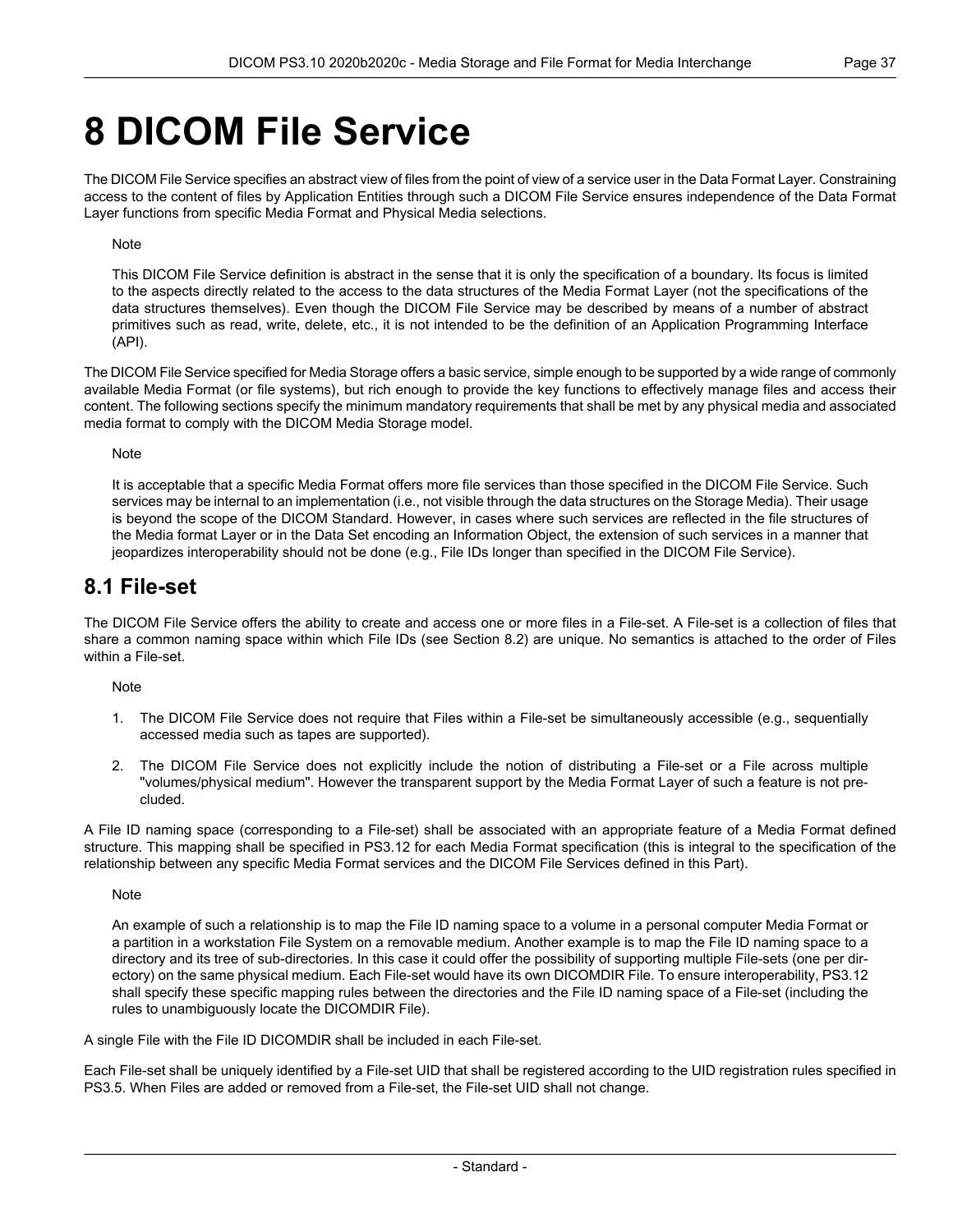A File-set may also be identified by a File-set ID, which provides a simple (but possibly not globally unique) human readable reference. A File-set ID is string of zero (0) to sixteen (16) characters from the subset of the G0 repertoire of ISO 8859 (see [Section](#page-39-1) 8.5). A File set ID may be associated or mapped to an appropriate identifier at the Media Format Layer.

Note

- 1. Continuing with the personal computer Media Format example used first in the previous note, a File-set ID may be defined to be identical to a volume label.
- 2. Non-DICOM Files (Files with a content not formatted according to the requirements of this Part of the DICOM Standard) may be present in a File-set. Such files should not contain the DICOM File Meta Information specified in [Table](#page-31-0) 7.1-1 and may not be referenced by the DICOM Media Storage Directory (see [Section](#page-39-2) 8.6).

<span id="page-37-0"></span>A File-set Descriptor File (a "readme" file) may also be attached to a File-set. See [PS3.3](part03.pdf#PS3.3) for a detailed specification of the Basic Dir ectory IOD.

### **8.2 File IDs**

Files are identified by a File ID that is unique within the context of a File-set. A File ID is an ordered sequence of File ID Components. A File ID may contain one to eight components. Each Component is a string of one to eight characters from a subset of the G0 repertoire of ISO 8859 (see [Section](#page-39-1) 8.5)

Such a structure for File IDs (a sequence of components) allows the DICOM File Service to organize file selection in a hierarchical mode. No conventions are defined by the DICOM Standard for the use of the structure of File IDs components and their content (except for the reserved File ID DICOMDIR, see [Section](#page-39-2) 8.6). Furthermore, no semantics shall be conveyed by the structure and content of such File IDs. This implies that when a File ID is assigned to any File in a File-set, the creating DICOM Application Entity may choose to structure the File ID as it wishes. Any other AE reading existing files or creating new files shall not be required to know any semantics the original creator may have associated with such a structure.

The File ID used to access a File through the abstract DICOM File Service is not necessarily the sole file identifier. The interchange Media Format (file system) may allow multiple file names to address the same physical file. Any use of alternate file names is beyond the scope of the DICOM Standard.

**Note** 

- 1. A DICOM File ID is equivalent to the commonly used concept of "path name" concatenated with a "file name". An example of a valid DICOM File ID with four components shown separated by backslashes is:SUBDIR1\SUBDIR2\SUBDIR3\AB- CDEFGH
- 2. As specified in the DICOM Storage Media Model, no semantics is attached to File ID content and structure as it relates to the DICOM Information Objects stored in these files. If used, the hierarchical structure simply provides a means to organize the Files of a File-set and facilitate their selection.
- <span id="page-37-1"></span>3. The DICOM File Service does not specify any "separator" between the Components of the File ID. This is a Value Representation issue that may be addressed in a specific manner by each Media Format Layer. In DICOM IODs, File ID Components are generally handled as multiple Values and separated by "backslashes". There is no requirement that Media Format Layers use this separator.
- 4. DICOM files stored on interchange media may have an alternate file name or link that uses less restricted file names, such as a filename extension (e.g., ".dcm" in accordance with RFC3240).

### **8.3 File Management Roles and Services**

When DICOM Application Entities participate in the exchange of information by the interchange of Storage Media, they perform through the DICOM File Service a number of Media Storage Services:

- a. M-WRITE, to create new files in a File-set and assign them a File ID;
- b. M-READ to read existing files based on their File ID;
- c. M-DELETE to delete existing files based on their File ID;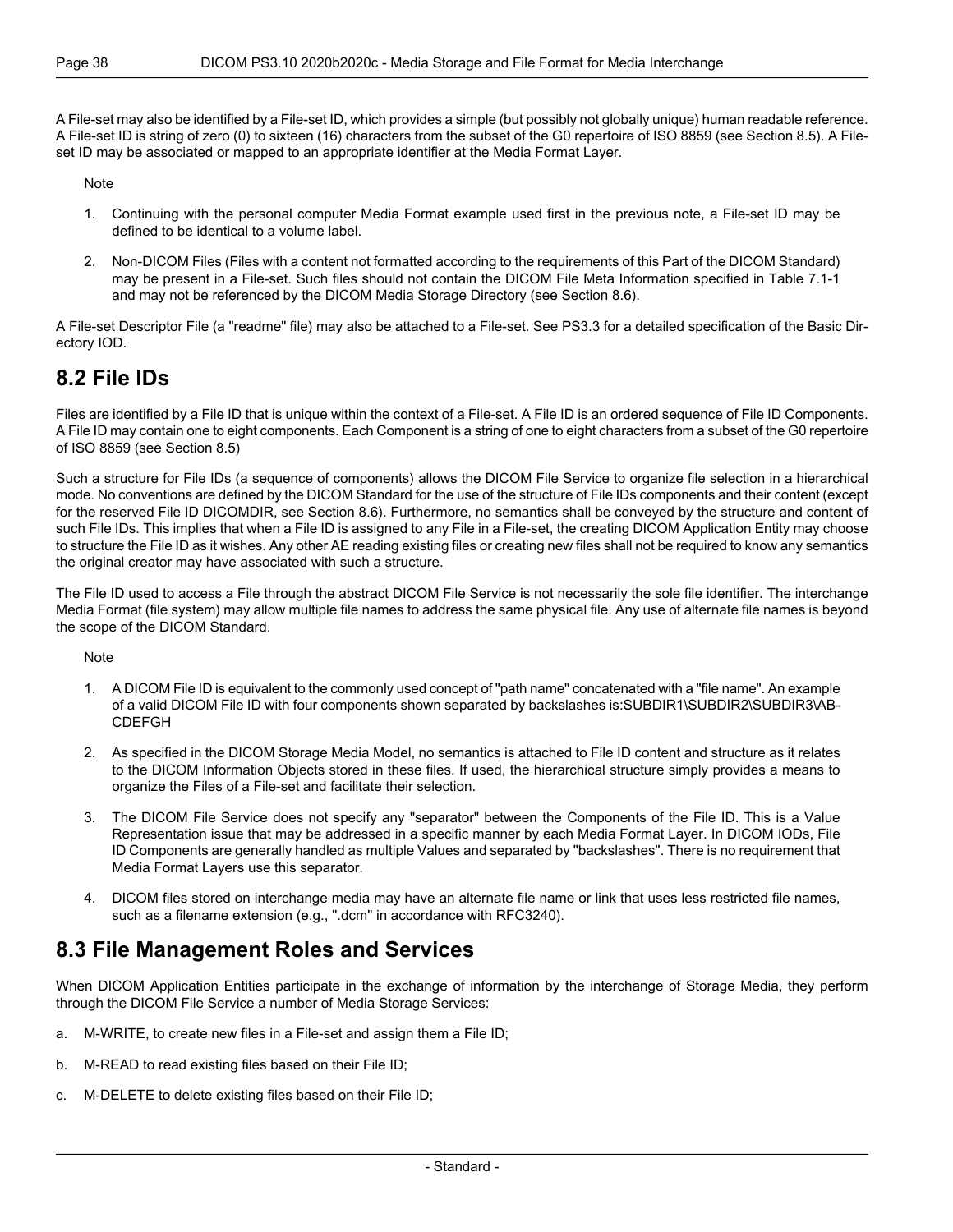- d. M-INQUIRE FILE-SET to inquire free space available for creating new files within the File-set;
- e. M-INQUIRE FILE to inquire date and time of file creation (or last update if applicable) for any file within the File-set.

A DICOM Application Entity may take one or more of the following three roles:

- a. File-set Creator (FSC). Such an Application Entity, exercises this role by means of M-WRITE Operations to create the DICOMDIR File (see [Section](#page-39-2) 8.6) and zero or more DICOM Files;
- b. File-set Reader (FSR). Such an Application Entity, exercises this role by means of M-READ Operations to access one or more Files in a File-set. A File-set Reader shall not modify any of the files of the File-set (including the DICOMDIR File);
- File-set Updater (FSU). Such an Application Entity, exercises this role by means of M-READ, M-WRITE, and M-DELETE Operations. It reads, but shall not modify, the content of any of the DICOM files in a File-set except for the DICOMDIR File. It may create additional Files by means of an M-WRITE or delete existing Files in a File-set by means of an M-DELETE.

Note

Although a File-set Updater (FSU) may include the functions corresponding to a File-set Creator (FSC) and a File-set Reader (FSR), it is not required that implementations supporting an FSU role also support an FSC or an FSR role.

The use of the concept of roles in DICOM Conformance Statements will result in a more precise expression of the capabilities of im plementations supporting DICOM Media Storage. Conforming implementations shall support one of the following choices:

- a. File-set Creator,
- b. File-set Reader,
- c. File-set Creator and File-set Reader,
- d. File-set Updater,
- e. File-set Updater and File-set Creator,
- f. File-set Updater and File-set Reader,
- <span id="page-38-0"></span>g. File-set Updater, File-set Creator and File-set Reader.

Based on the roles supported by a DICOM Application Entity, the DICOM File Service shall support the Media Operations defined in [Table](#page-38-0) 8.3-1.

| <b>Media Operations</b><br><b>Roles</b> | <b>M-WRITE</b> | <b>M-READ</b> | <b>M-DELETE</b> | <b>M-INQUIRE FILE-SET</b> | <b>M-INQUIRE FILE</b> |
|-----------------------------------------|----------------|---------------|-----------------|---------------------------|-----------------------|
| <b>FSC</b>                              | Mandatory      | Not required  | Not required    | Mandatory                 | Not required          |
| <b>FSR</b>                              | Not required   | Mandatory     | Not required    | Not required              | Mandatory             |
| FSC+FSR                                 | Mandatory      | Mandatory     | Not required    | Mandatory                 | Mandatory             |
| <b>FSU</b>                              | Mandatory      | Mandatory     | Mandatory       | Mandatory                 | Mandatory             |
| FSU+FSC                                 | Mandatory      | Mandatory     | Mandatory       | Mandatory                 | Mandatory             |
| FSU+FSR                                 | Mandatory      | Mandatory     | Mandatory       | Mandatory                 | Mandatory             |
| FSU+FSC+FSR                             | Mandatory      | Mandatory     | Mandatory       | Mandatory                 | Mandatory             |

#### **Table 8.3-1. Media Operations and Roles**

#### Note

1. Media Preparation is outside the scope of this Part of the DICOM Standard. However it is assumed to be performed by the FS Creator.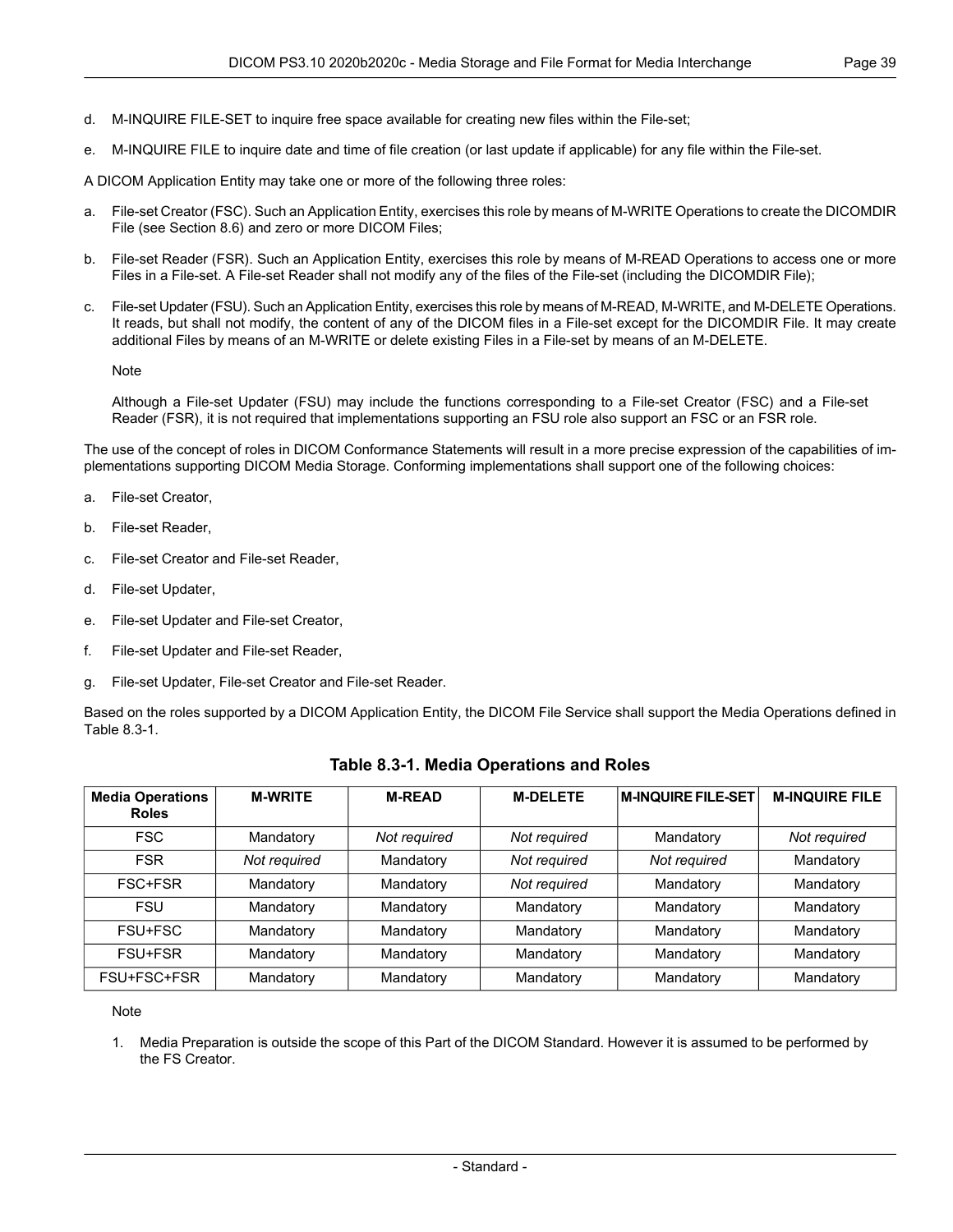- 2. The DICOM File Service does not require that file update capabilities (e.g., append) be supported by every Media Format Definition selected. The non-support of such file update capabilities to the DICOMDIR File may simply result in having to delete and create a new file in order to keep the directory information consistent.
- 3. If the content of a file needs to be updated or changed by an FSU, it is considered by this Part of the DICOM Standard as an M-DELETE Operation followed by an M-WRITE Operation. The FSU is responsible for ensuring the internal consistency of the File and its conformance to PS3.10 and the specific SOP Class stored, exactly as if the FSU was creating a new File. In particular, if an FSU implementation needs to update the file content but is not able to recognize and fully process the content of the File Preamble (see [Section](#page-30-1) 7.1), it may consider setting the first four bytes of the Preamble to "DICM" followed by 124 bytes to 00H. This would avoid introducing inconsistencies between the content of the File Preamble and the remainder of the file content. An example of this situation may occur when a TIFF IFD 0 Offset in the File Preamble points at a further TIFF IFD embedded in the DICOM Data Set, and the update operation changes the location of this embedded TIFF IFD.

### <span id="page-39-0"></span>**8.4 File Content Access**

The DICOM File Service offers the ability to access the content of any File of a File-set. The File content is an ordered string of zero or more bytes, where the first byte is at the beginning of the file and the last byte at the end of the File.

**Note** 

This File content definition as an ordered string of bytes is related to the view provided at the DICOM File Service level. It may not correspond to the physical ordering of bytes of data on a specific medium.

The DICOM File Service shall manage the delimitation of the end of the File by ensuring the user of the File Service that read access beyond the last byte will be detected and reported to the DICOM File Service user. This delimitation function is performed by the Media Format Layer.

The DICOM File Service shall offer the ability:

- a. for an FSR or FSU to perform an M-READ to read zero or more bytes of the content of a File;
- <span id="page-39-1"></span>b. for an FSC or FSU to perform an M-WRITE to write one or more bytes making the content of a File.

Note

The DICOM File Service does not require any specific capability for the selective read access or write access of the content of a file (e.g., seek or append). However it does not restrict specific Media Format definitions to support such features.

### **8.5 Character Set**

File IDs and File-set IDs shall be character strings made of characters from a subset of the G0 repertoire of ISO 8859. The following characters form this subset:

A, B, C, D, E, F, G, H, I, J, K, L, M, N, O, P, Q, R, S, T, U, V, W, X, Y, Z (uppercase)

1, 2, 3, 4, 5, 6, 7, 8, 9, 0 and \_ (underscore)

**Note** 

- <span id="page-39-2"></span>1. This is the character set defined for Control Strings (Value Representation CS - see [PS3.5\)](part05.pdf#PS3.5) except that SPACE is not included.
- 2. This character set is selected to limit characters in File IDs and File-set IDs to those that do not conflict with reserved characters and delimiters in the file systems defined in [PS3.12](part12.pdf#PS3.12). Component delimiters or other required demarcations defined in [PS3.12](part12.pdf#PS3.12) are not part of File IDs or File-set IDs

### **8.6 Reserved DICOMDIR File ID**

A single File with a File ID, DICOMDIR, shall exist as a member of every File-set. This File ID is made of a single Component (see [Section](#page-37-0) 8.2 for the File ID structure). It contains the DICOM Media Storage Directory (see [PS3.3](part03.pdf#PS3.3) for detailed specification of the Basic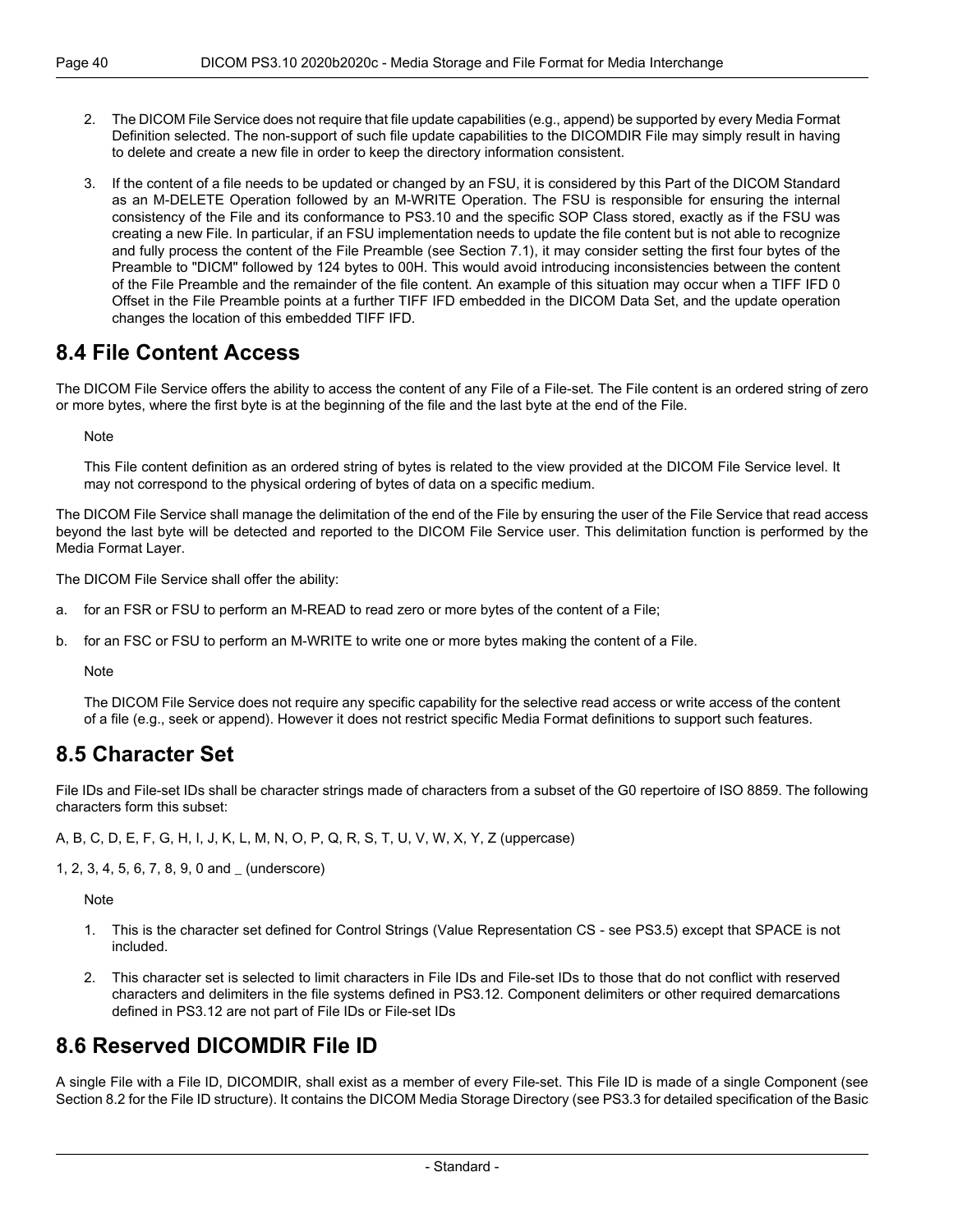Note

- 1. An example of the content of the DICOMDIR File may be found in [Annex](#page-44-0) A.
- 2. If one chooses to map the origin of a File-set to a specific directory node in a specific Media Format, the File IDs, including the DICOMDIR File IDs, would be relative to this directory node path name.

The DICOMDIR File shall use the Explicit VR Little Endian Transfer Syntax (UID=1.2.840.10008.1.2.1) to encode the Media Storage Directory SOP Class. The DICOMDIR File shall comply with the DICOM File Format specified in Section 7 of this Standard. In partic ular the:

- a. SOP Class UID in the File Meta Information (header of the DICOMDIR File) shall have the Value specified in [PS3.4](part04.pdf#PS3.4) of this Standard for the Media Storage Directory SOP Class;
- b. SOP Instance UID in the File Meta Information (header of the DICOMDIR File) shall contain the File-set UID Value. The File-set UID is assigned by the Application Entity that created the File-set (FSC role, see [Section](#page-37-1) 8.3) with zero or more DICOM Files. This File-set UID Value shall not be changed by any other Application Entities reading or updating the content of the File-set.

Note

- 1. This policy reflects that a File-set is an abstraction of a "container" within which Files may be created or read. The File set UID is related to the "container" not its content. A File-set in the DICOM File Service is intended to be mapped to a supporting feature of a selected Media Format (e.g., volume or partition).
- 2. The Standard does not prevent the making of duplicate copies of a File-set (i.e., a File-set with the same File-set UID). However, within a managed domain of File-sets, a domain specific policy may be used to prevent the creation of such duplicate File-sets.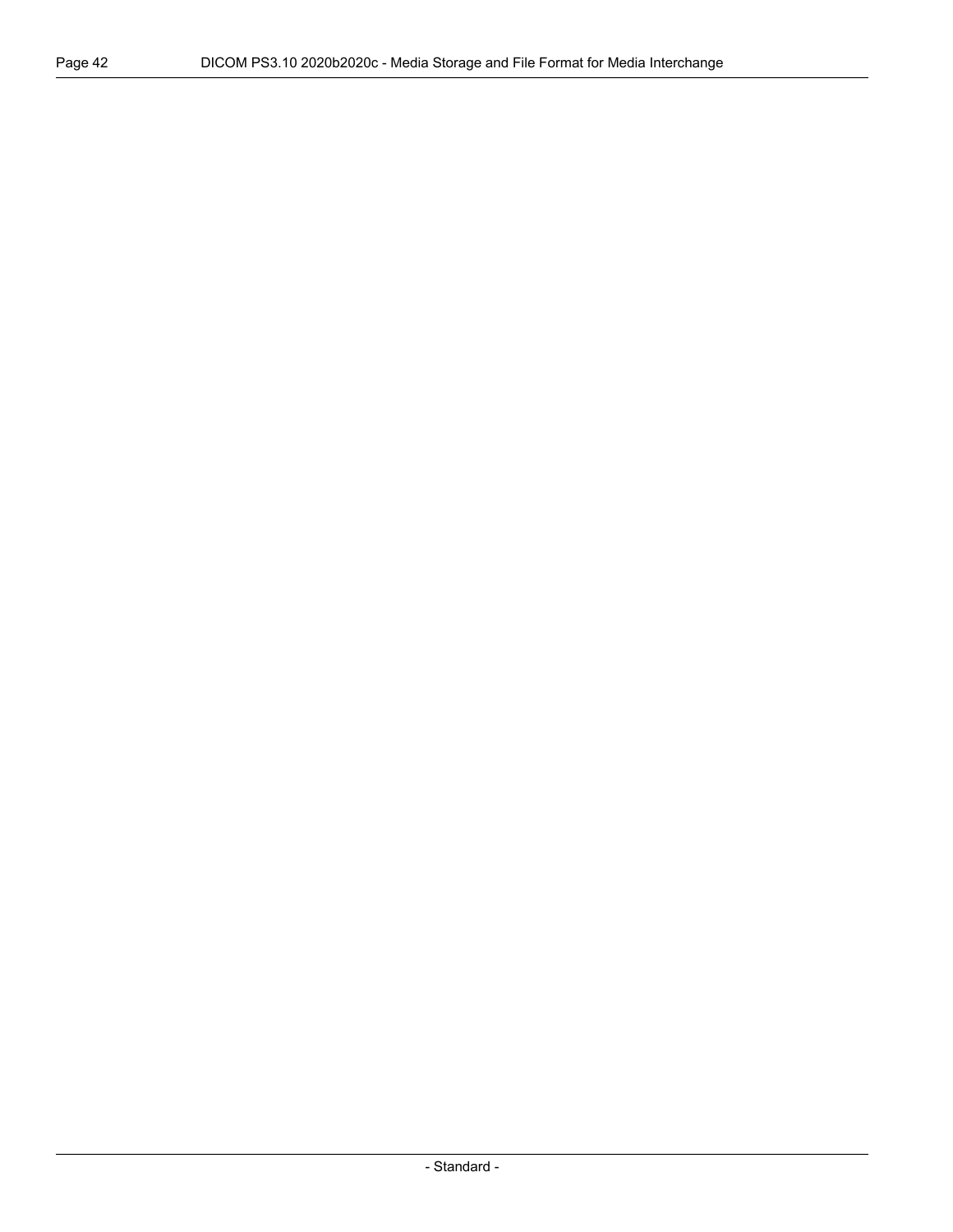# <span id="page-42-0"></span>**9 Conformance Requirements**

An implementation of PS3.10 shall:

- a. have a Conformance Statement based on a [PS3.11](part11.pdf#PS3.11) Application Profile in accordance with the framework defined in [PS3.2,](part02.pdf#PS3.2) which will include addressing the Security Requirements defined in [Section](#page-34-1) 7.5;
- b. meet the requirements of the DICOM File Format as specified in [Section](#page-30-0) 7;
- c. support the DICOM File Service as specified in [Section](#page-36-0) 8, in one or more of the roles identified in [Section](#page-37-1) 8.3;
- d. perform the Media Operations defined in [Table](#page-38-0) 8.3-1 according to the role supported;
- e. support the DICOMDIR File with a content as specified in the Media Storage Directory SOP Class in [PS3.4.](part04.pdf#PS3.4)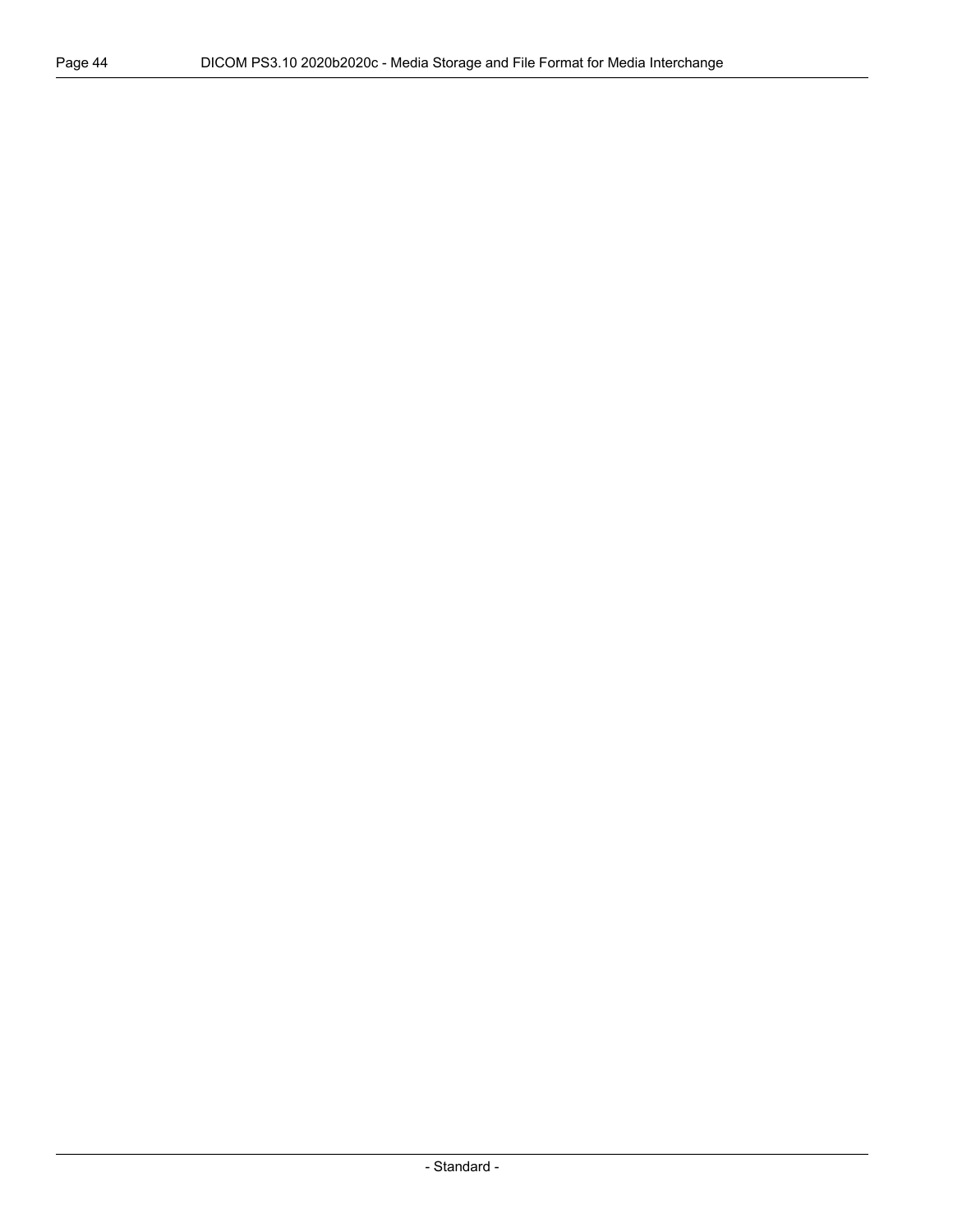# <span id="page-44-0"></span>**A Example of DICOMDIR File Content (Informative)**

<span id="page-44-1"></span>This Annex provides an example of a File content that is based on selected aspects of the example introduced in [PS3.3](part03.pdf#PS3.3) for the Basic Directory Information Object. This is not a normative Annex. It is only an illustration, which is simply intended to help the reader better understand the organization of a DICOM Directory stored in a DICOMDIR File.

## **A.1 Simple Directory Content Example**

<span id="page-44-2"></span>[Table](#page-44-2) A.1-1 shows in a simplified manner, the content of a simple DICOMDIR File. Values of elements are noted between square brackets (e.g., [1.2.840.10008.34.7.6]). Byte Offsets are shown by symbolic Values noted between brackets (e.g., {1493}).

| Meta-Info                               | 128 bytes | File Preamble [all bytes set to 00H]                               |
|-----------------------------------------|-----------|--------------------------------------------------------------------|
|                                         | 4 bytes   | DICOM Prefix [DICM]                                                |
|                                         | 0002,0000 | File Meta Information Group Length                                 |
|                                         | 0002,0001 | File Meta-Information Version [0001]                               |
|                                         | 0002,0002 | Media Storage SOP Class UID [1.2.840.10008.1.3.10]                 |
|                                         | 0002,0003 | Media Storage SOP Instance UID [1.2.840.23856.36.45.3]             |
|                                         | 0002,0010 | Transfer Syntax UID [1.2.840.10008.1.1]                            |
|                                         | 0002,0012 | Implementation Class UID [1.2.840.23856.34.90.3]                   |
|                                         |           |                                                                    |
| File-set Identification                 | 0004,1130 | File-set ID [EXAMPLE]                                              |
|                                         | .         |                                                                    |
| <b>General Directory</b><br>Information | 0004,1200 | Offset of First Record of Root Directory Entity {1829}             |
|                                         | 0004,1202 | Offset of Last Record of Root Directory Entity {6F18}              |
|                                         | 0004,1212 | File-set Consistency Flag [0000H]                                  |
|                                         |           |                                                                    |
|                                         | 0004,1220 | Directory Record Sequence.                                         |
|                                         |           | This Data Element Value includes the following Sequence of Items.  |
| {1829} Item Tag                         | FFFE,E000 | Item Data Element (includes the following Data Elements)           |
| Study 1                                 | 0004,1400 | Offset of the next Directory Record in Directory Entity (not shown |
| Directory Record                        | 0004,1410 | in example)                                                        |
|                                         | 0004,1420 | Record In-use Flag [FFFFH]                                         |
|                                         |           | Offset of Referenced Lower Level Directory Entity {2299}           |
|                                         |           |                                                                    |
|                                         | 0004,1430 | Directory Record Type [STUDY]                                      |

#### **Table A.1-1. Directory Content Example**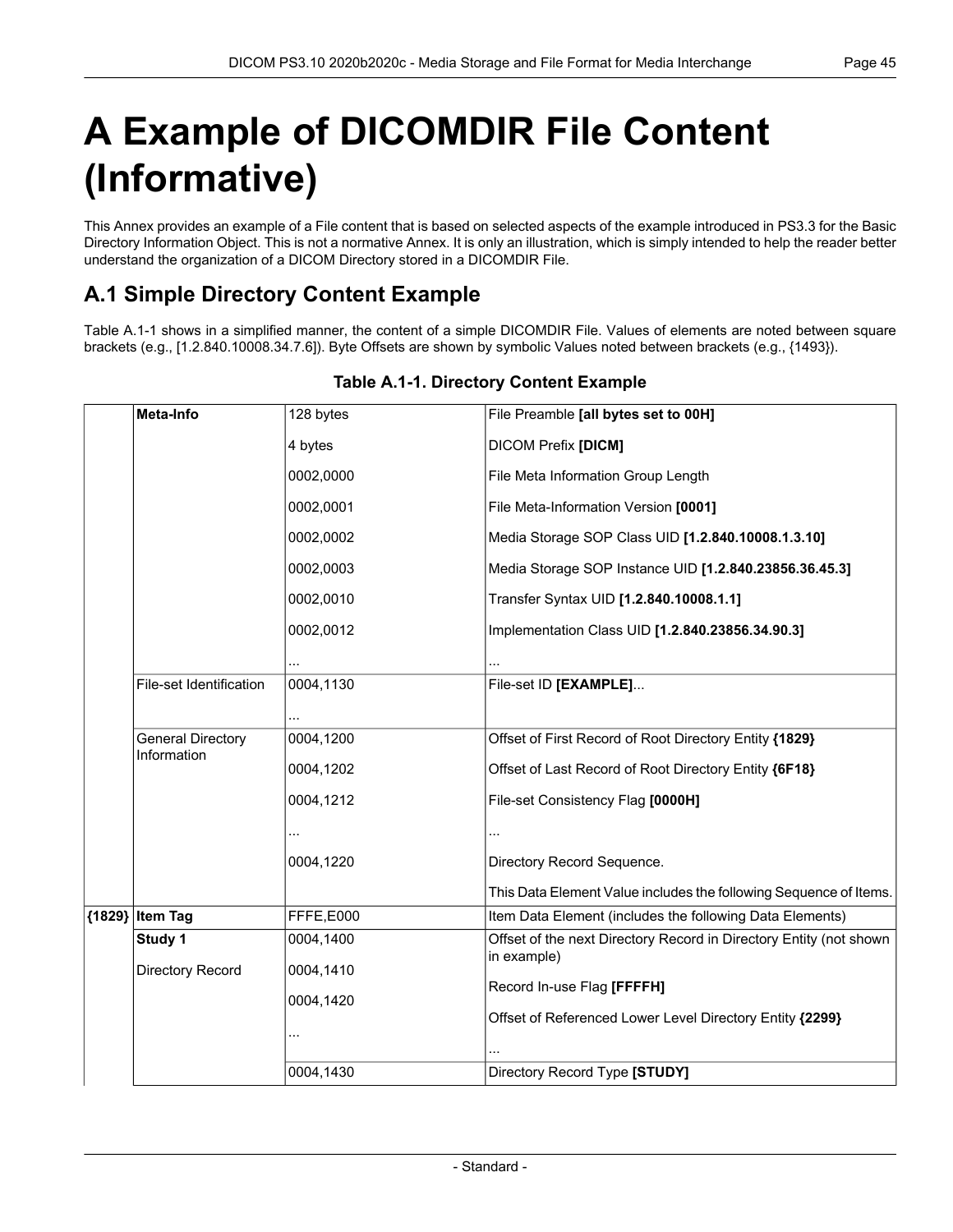|          | Selection Keys        | 0020,000D | Study Instance UID [1.2.840.4656.23.4568745]                         |
|----------|-----------------------|-----------|----------------------------------------------------------------------|
|          |                       |           |                                                                      |
|          |                       | 0020,0010 | Study ID [srt78UJ]                                                   |
|          |                       |           |                                                                      |
|          | Item Delimitation Tag | FFFE,E00D | Item Delimitation Tag is present only if Item is of undefined length |
| {2299}   | <b>Item Tag</b>       | FFFE,E000 | Item Data Element (includes the following Data Elements)             |
|          | Series <sub>1</sub>   | 0004,1400 | Offset of the next Directory Record in Directory Entity (not shown   |
|          | Directory Record      | 0004,1410 | in example)                                                          |
|          |                       | 0004,1420 | Record In-use Flag [OFFFFH]                                          |
|          |                       |           | Offset of Referenced Lower Level Directory Entity {2681}             |
|          |                       |           |                                                                      |
|          |                       | 0004,1430 | Directory Record Type [SERIES]                                       |
|          | Selection Keys        | 0008,0060 | Modality [NM]                                                        |
|          |                       |           |                                                                      |
|          |                       | 0020,0011 | Series Number [2]                                                    |
|          |                       |           |                                                                      |
|          | Item Delimitation Tag | FFFE,E00D | Item Delimitation Tag is present only if Item is of undefined length |
| ${2681}$ | <b>Item Tag</b>       | FFFE,E000 | Item Data Element (includes the following Data Elements)             |
|          | Image 1               | 0004,1400 | Offset of the next Directory Record in Directory Entity {3419}       |
|          | Directory Record      | 0004,1410 | Record In-use Flag [FFFFH]                                           |
|          |                       | 0004,1420 | Offset of Referenced Lower Level Directory Entity [00000000H]        |
|          |                       |           |                                                                      |
|          |                       | 0004,1430 | Directory Record Type [IMAGE]                                        |
|          |                       | 0004,1500 | Referenced File ID [DIR\TDRI\3856G3]                                 |
|          |                       | 0004,1510 | Referenced SOP Class UID in File [1.2.840.10008.5.1.4.1.1.5]         |
|          |                       | 0004,1511 | Referenced SOP Instance UID in File [1.2.840.34.56.78999654.234]     |
|          |                       | 0004,1512 | Referenced Transfer Syntax UID in File [1.2.840.10008.1.2.1]         |
|          | <b>Selection Kevs</b> | 0008,0018 | Image SOP Instance UID [1.2.840.34.56.78999654.234]                  |
|          |                       | 0020,0013 | Image Number [1]                                                     |
|          |                       |           |                                                                      |
|          | Item Delimitation Tag | FFFE,E00D | Item Delimitation Tag is present only if Item is of undefined length |
| ${3419}$ | <b>Item Tag</b>       | FFFE,E000 | Item Data Element (includes the following Data Elements)             |
|          | Image 2               | 0004,1400 | Offset of the next Directory Record in Directory Entity (not shown   |
|          |                       |           | in example)                                                          |
|          | Directory Record      | 0004,1410 | Record In-use Flag [FFFFH]                                           |
|          |                       | 0004,1420 |                                                                      |
|          |                       |           | Offset of Referenced Lower Level Directory Entity [00000000H]        |
|          |                       | 0004,1430 | Directory Record Type [IMAGE]                                        |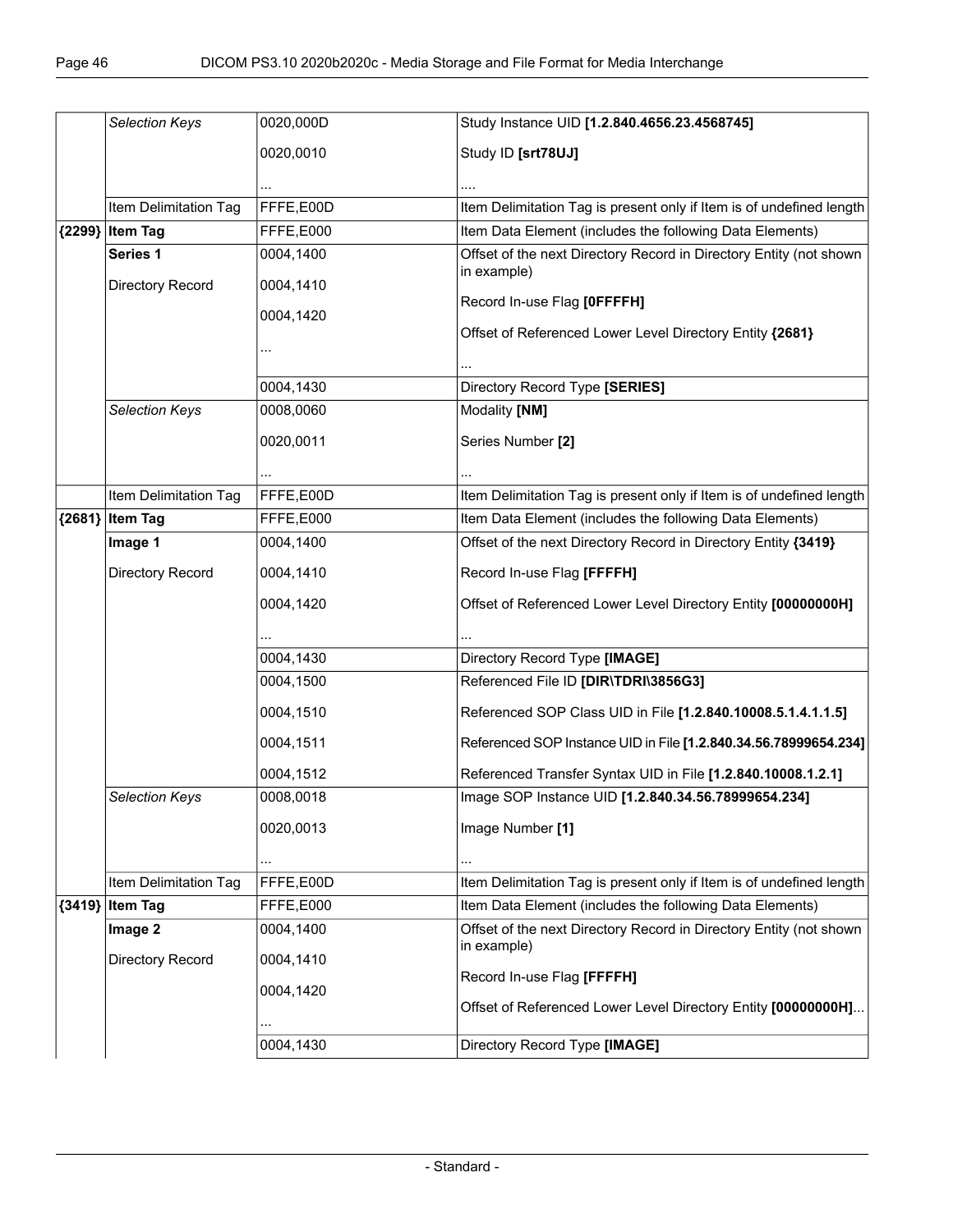|          |                              | 0004,1500 | Referenced File ID [DIR\TDRI\3856G7]                                                                                                                               |
|----------|------------------------------|-----------|--------------------------------------------------------------------------------------------------------------------------------------------------------------------|
|          |                              | 0004,1510 | Referenced SOP Class UID in File [1.2.840.10008.5.1.4.1.1.5]                                                                                                       |
|          |                              | 0004,1511 | Referenced SOP Instance UID in File [1.2.840.34.56.78999654.235]                                                                                                   |
|          |                              | 0004.1512 | Referenced Transfer Syntax UID in File [1.2.840.10008.1.2.2]                                                                                                       |
|          | <b>Selection Keys</b>        | 0008,0018 | Image SOP Instance UID [1.2.840.34.56.78999654.235]                                                                                                                |
|          |                              | 0020,0013 | Image Number [2]                                                                                                                                                   |
|          |                              |           |                                                                                                                                                                    |
|          | Item Delimitation Tag        | FFFE,E00D | Item Delimitation Tag is present only if Item is of undefined length                                                                                               |
| ${6F18}$ | <b>Item Tag</b>              | FFFE,E000 | Item Data Element (includes the following Data Elements)                                                                                                           |
|          | <b>Patient C</b>             | 0004.1400 | Offset of the next Directory Record in Directory Entity {00000000H}                                                                                                |
|          | Directory Record             | 0004,1410 | Record In-use Flag [FFFFH]                                                                                                                                         |
|          |                              | 0004,1430 | Directory Record Type [PATIENT]                                                                                                                                    |
|          |                              |           |                                                                                                                                                                    |
|          | <b>Selection Keys</b>        | 0010,0010 | Patient Name [Patient C]                                                                                                                                           |
|          |                              | 0010.0020 | Patient ID [523-61-8765]                                                                                                                                           |
|          |                              | .         | .                                                                                                                                                                  |
|          | Item Delimitation Tag        | FFFE,E00D | Item Delimitation Tag is present only if Item is of undefined length                                                                                               |
|          | Sequence Delimitation<br>Tag | FFFE,E0DD | Used only if the Directory Record Sequence (0004,1220) is of<br>undefined length to delimit the end of the Value of the Directory<br>Record Sequence Data Element. |

## <span id="page-46-0"></span>**A.2 Example of DICOMDIR File Content With Multiple Referenced Files**

This section was previously defined in DICOM. It is now retired. See PS3.3-1998.